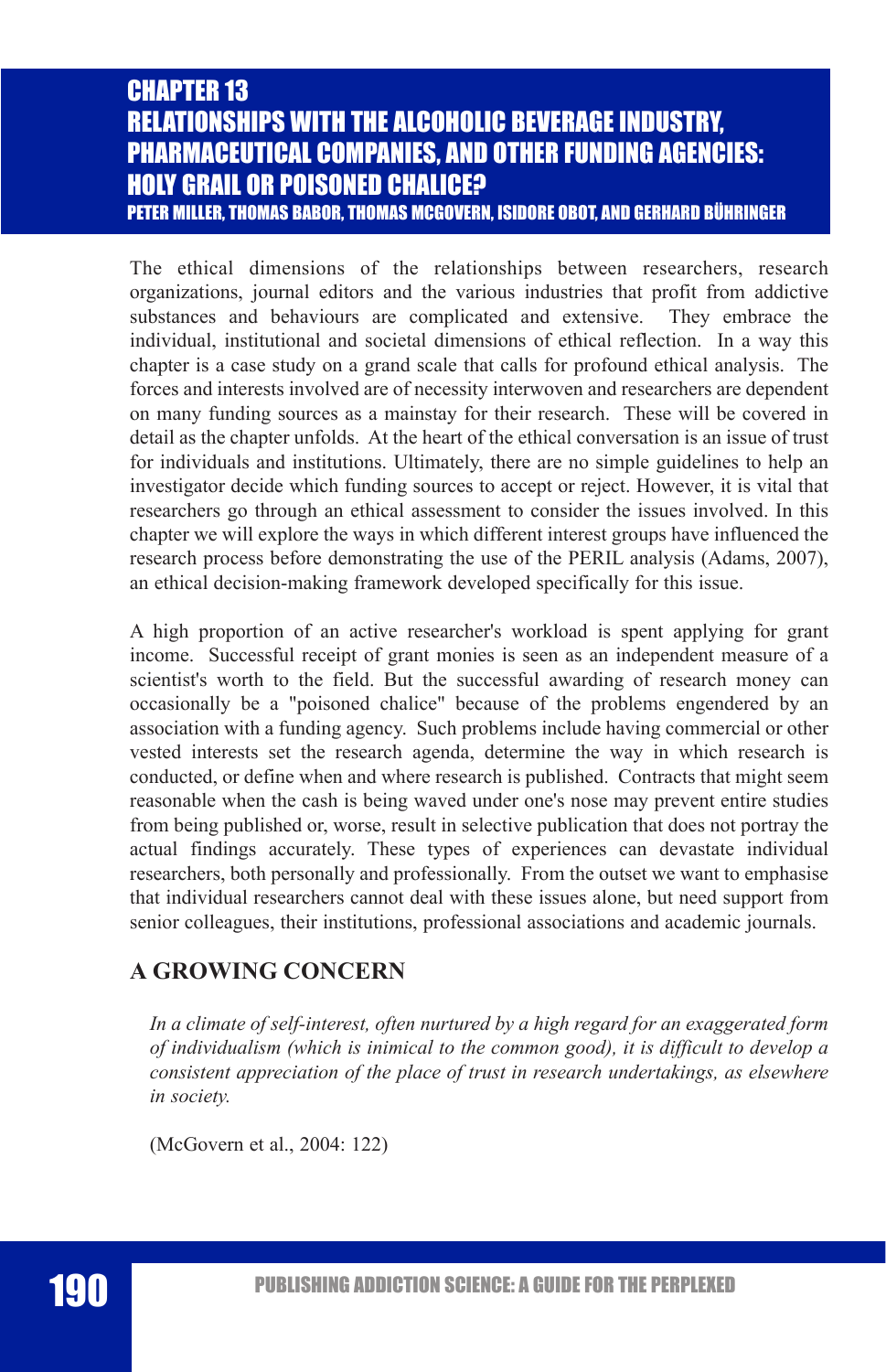Concerns about the integrity of the evidence base of addiction science have been raised in a number of forums recently (e.g. Adams, 2007; Hall, 2006a; Miller et al., 2006). Many of the authors expressing these concerns have reminded us that while safeguards such as ethical review committees and other regulatory agencies are in place, ensuring the integrity of the evidence is an ongoing task that requires an awareness of new players (e.g. the gambling industry) seeking to influence the evidence base, as well as new technologies for doing so (Hall, 2006a), such as paid contributions to edited books that look scholarly but often have a hidden political agenda .

Miller et al. (2006) highlighted the role that major funding bodies (such as pharmaceutical companies and government departments) can have in influencing research findings and the information dissemination process. This was considered important from two angles: 1) keeping true to the ideal of science and 2) adhering to the ethical principle of beneficence (see Chapter 12). Maintaining the ideal of science was seen as essential for the field, not only in terms of sustaining public trust (as mentioned above), but also in terms of ensuring that the field moves towards the most effective interventions available. Adhering to the ideal of beneficence (the obligation to maximise possible benefits and minimise possible harms) was viewed as equally important when considering whether research (which may be censored, be partially reported or go unpublished) could truly be said to be in the best interests of the research participants.

The recent debate within academic journals and subsequent commentaries has added substantially to our knowledge of how funding bodies influence research both directly and indirectly (Adams, 2007; Ashcroft, 2006; Babor, 2006; Hall, 2006a, 2006b; Hough & Turnbull, 2006; Khoshnood, 2006; Lenton & Midford, 2006). The observations collected from various authorities and presented in Box 13.1 highlight some of the main issues and point to the fact that influences on the research process go far beyond industry-related funding bodies alone.

#### **Box 13.1** OBSERVATIONS ABOUT RESEARCH FUNDING FROM DIFFERENT COMMENTATORS

"Because …research may adversely affect the reputations of governments and government departments, "project management" has become an increasingly central part of contractual arrangements between researchers and funders" (Hall, 2006b: 240).

"[I]n the current funding climate, universities and research centres have incentives not to adhere rigorously to these norms" (Ashcroft, 2006: 238).

"In recent years almost all [Australian] state and federal funded drug education research has been commissioned according to funder specifications, rather than being investigator driven" (Lenton & Midford, 2006: 244).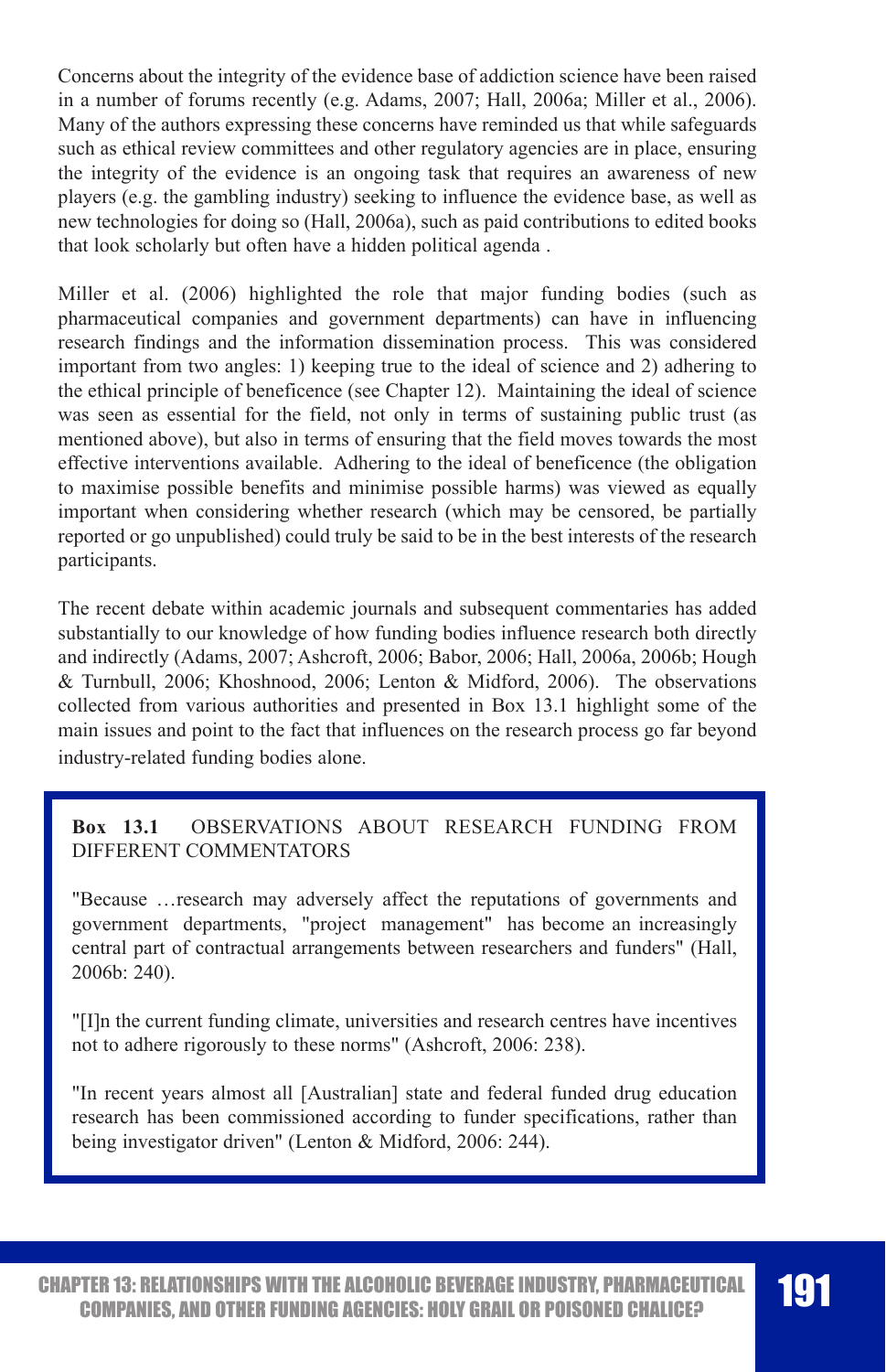"Certainly, too, government departments set research agendas - and specify research methodologies to suit their own interests, rather than to contribute in a disinterested way to the body of knowledge that relates to policy issues. Government departments do not intentionally commission research that will embarrass their ministers" (Hough & Turnbull, 2006: 242).

"Senior academic researchers should be prepared to 'out' funding bodies for bad behaviour. Researchers with seniority and the protection afforded by tenure should be prepared to protect junior researchers and advocate for an unencumbered right to publish research results" (Hall, 2006b: 240).

## **TYPES OF ADVERSE INFLUENCE**

Miller et al (2006) identified five major avenues through which funding bodies can regulate research in an adverse way: 1) direct censorship (where material is edited or dissemination is interfered with), 2) limiting access to data (either affecting some point or to be used as coercion for favourable interpretation), 3) ongoing funding insecurity (attaching conditions to subsequent funding if previous findings have been awkward or unwelcome), 4) using under-qualified or easily influenced researchers (which allows funders to control the quality of investigation being carried out, even before the research has commenced), and 5) setting research agendas or *dilution* (whereby decisions are based on the political, financial or ideological interests of the funder). For example, pharmaceutical companies oversubscribe to studies that examine the efficacy of pharmacotherapeutic solutions to drug-related problems, which could make the evidence base appear to be overly favourable for such an intervention (Wagner & Steinzor, 2007: 5). Other authors (e.g. Gruning et al., 2006: 26; Kassirer, 2004: 168) have provided similar, although slightly different, descriptions of the ways in which interest groups have influenced health policy and scientific research (see Box 13.2).

#### **Box 13.2** THE TOBACCO INDUSTRY IN GERMANY

Gruning and colleagues (2006) identified five ways in which the tobacco industry in Germany distorted science:

*Suppression*, through actions such as closing the German Industry Research Institute (which it funded) when its head published results unfavourable to the industry, and having subsequent scientists in its employ guarantee that unfavourable results would not be published.

*Dilution*, through selective funding of research and the recruitment of scientists who had doubts about the adverse health effects of smoking or whose previous work had found no links, as well as funding research projects designed to find no association between smoking and disease (e.g.,Wander & Malone, 2006).

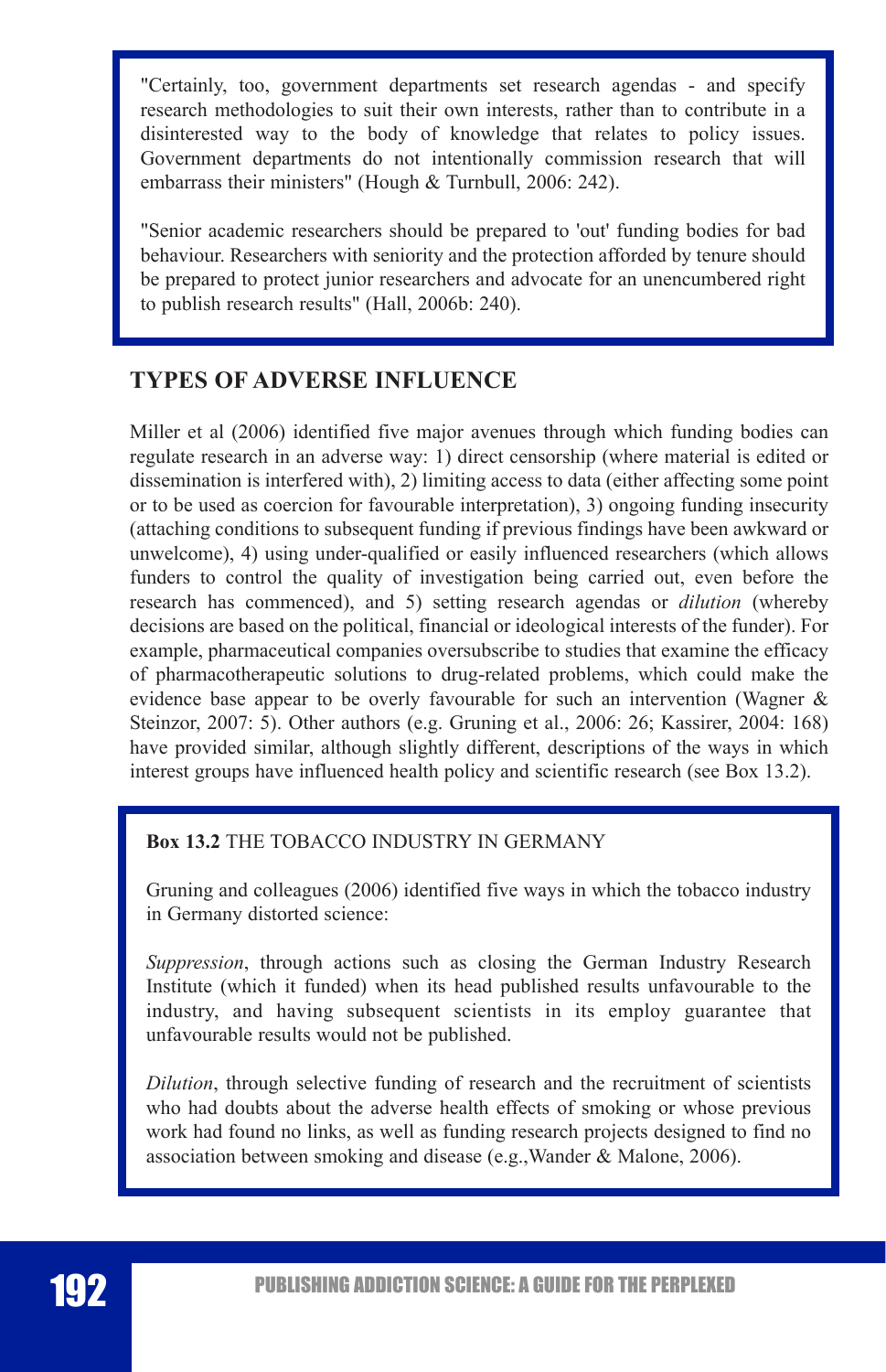*Distraction*, by selecting and supporting a large number of "confounder studies," which are research projects aimed to distract attention from smoking by investigating other potential causes of smoking related diseases.

*Concealment*, using "third party" scientists whose connection to the industry was hidden to increase the credibility and impact of the studies published.

*Manipulation*, the vetting of articles and presentations by the industry before publication or presentation.

Source: Gruning et al., 2006: 26.

## **THE TOBACCO INDUSTRY**

The best known example of the way a funding body can act to undermine research integrity and muddy the waters surrounding a topic of interest is the concerted campaign by the tobacco industry first to deny the links between smoking and lung cancer and then more recently to support programmes which attribute responsibility to the individual smoker rather than the tobacco companies. Investigations into tobacco companies continue to identify new ways in which the industry seeks to encourage smoking and at the same time divest itself of responsibility for the subsequent health costs (Drope et al., 2004; Iida & Proctor, 2004; King, 2006; Muggli et al., 2004; Ong & Glantz, 2000). There are numerous examples of how tobacco companies have acted to undermine or adulterate health initiatives. The tobacco industry has been found to influence research using every one of the techniques discussed earlier (e.g. Hirshhorn et al., 2001; King, 2006). According to one authority, "perhaps research grants coming from tobacco companies should carry their own Surgeon General's warning. Caution: Tobacco industry sponsorship may be hazardous to the public's health" (Parascandola, 2005: 549).

# **THE ALCOHOL INDUSTRY**

Using terms of justification like "corporate social responsibility" and "partnerships with the public health community," the alcohol beverage industry (mainly large producers, trade associations and "social aspects" organizations) funds a variety of "scientific" activities that involve or overlap with the work of independent scientists using techniques that range from efforts to influence public perceptions of research to the direct commissioning of research that is consistent with their public relations priorities.

There are at least three organizations funded predominantly by alcohol industry sources for the primary purpose of conducting scientific research on alcohol: the European Research Advisory Board (ERAB), the Alcoholic Beverage Medical Research Foundation (ABMRF) and the Institut de Recherches Scientifiques sur les Boissons (IREB). Although some consider the operations of these organizations as a model of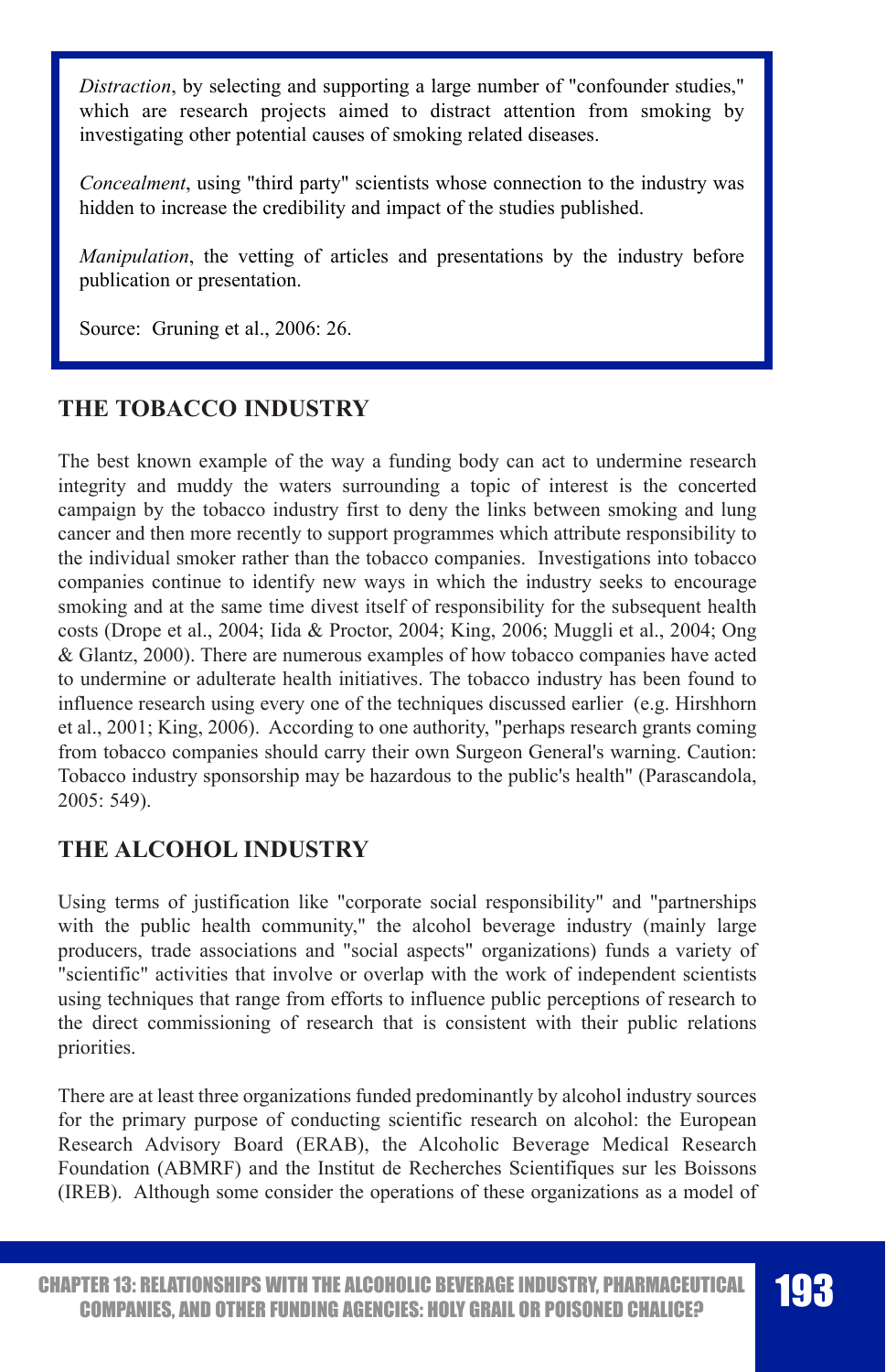the way industry should contribute to alcohol science, questions have been raised about the way they operate and their influence on the scientific process (Babor, in press).

For example, IREB commissions its own studies in addition to funding investigatorinitiated projects, thereby increasing the possibility that industry-favorable topics are promoted. It has also been suggested that a scientist's objectivity might be compromised by receipt of the honoraria and travel funds involved, and the opportunities to fraternize with industry executives at international meetings. Each of these organizations also funds research on industry-favorable topics like the health benefits of moderate drinking, which then are used as a part of the marketing strategies by the wine and beer industries, or as reasons why regulation and taxation should not be imposed on the alcohol industry.

In addition to indirect support of research through third party organizations, there have been several instances in which individual alcohol producers or industry-supported "social aspects/public relations" organizations (SAPROs) provide direct support to university based scientists engaged in alcohol research. The most notable examples include the Ernest Gallo Clinic and Research Center established by the Gallo Winery at the University of California to study basic neuroscience and the effects of alcohol on the brain, Anheuser-Busch's support of social norms research at seven U.S. universities, and a research center on youth binge drinking funded by Diageo Ireland, part of Diageo PLC, the world's largest producer and distributor of alcohol (Babor et al., 1996; Babor, 2006; Babor, in press).

Little is known about the internal marketing research conducted by the alcohol industry and contract research organizations because the information is not shared with the public, the scientific community, or public health professionals. In the case of tobacco, previously secret internal industry documents have revealed that independent analysis of research on sensory perception was used to inform product design for targeted segments of the cigarette market, including young adults (e.g. Carpenter et al., 2005), and there is evidence that the alcohol industry does similar research (Babor, in press). Contract research requires the services of social and behavioral scientists, so it may pose ethical problems to the extent that such research could facilitate the marketing of products (such as alcopops) that are misused by vulnerable populations.

These kinds of funding initiatives not only have the potential for conflict of interest, but they may also affect the objectivity of independent scientists and the integrity of science. At best, the scientific activities supported by the alcohol industry provide financial support and small consulting fees for basic and behavioral scientists engaged in alcohol research; at worst, they confuse public discussion of health issues and policy options, raise questions about the objectivity of industry-supported alcohol scientists, and provide industry with a convenient way to demonstrate "corporate responsibility" in its attempts to avoid taxation and regulation (see Box 13.3 for further examples of industry activities).

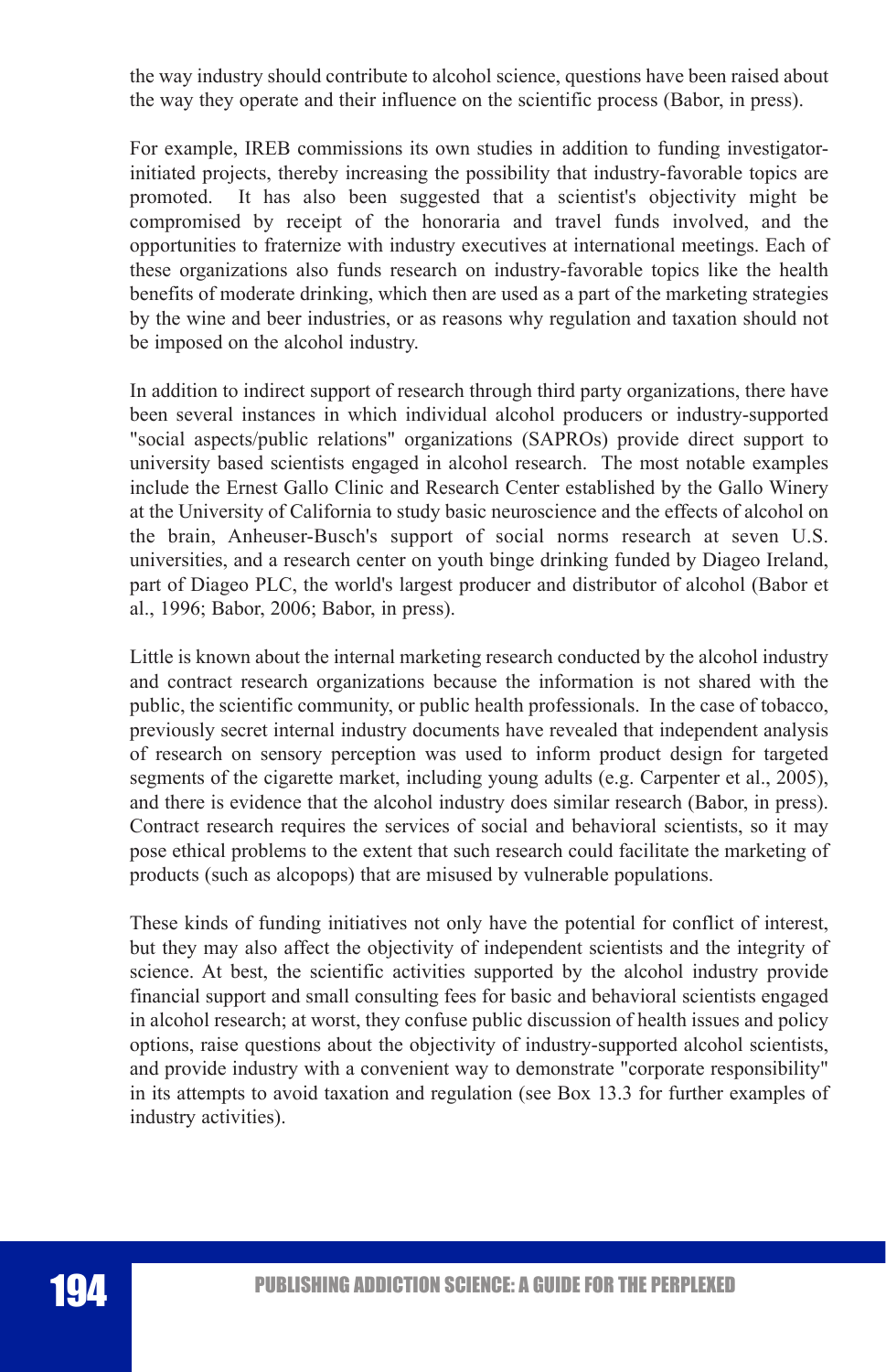#### **Box 13.3** THE RESEARCH PEDIGREE OF THE INTERNATIONAL CENTER FOR ALCOHOL POLICIES (ICAP)

ICAP is an industry-funded public relations "social aspect" organization located in Washington, D.C., USA. It defines its task as "changing the debate about alcohol's place in the world by shifting the discussion from the commodity to the behaviour," away from "the traditional focus of policy discussions [which] has been on the regulation of beverage alcohol" (Room, 2005: 1803). Despite ICAP's facade of science and objectivity and its claims to being a go-between that can bring together the different constituencies in the world of alcohol policy, ICAP's work has been identified as an ideological instrument on behalf of a set of political actors with deeply vested interests that "bastardises" the scientific process (Foxcroft, 2005). There is also evidence that ICAP-supported research is of poor quality and is biased in favour of industry positions supporting alcohol education over more effective alcohol policies (Babor and Xuan, 2004). ICAP also pays scientists to edit and write chapters for commissioned books that have been criticized for their bias toward industry-favourable positions on alcohol policy (Stimson, et al., 2006; Caetano, 2008).

## **THE PHARMACEUTICAL INDUSTRY**

The pharmaceutical industry has become more interested in the discovery and evaluation of medications that can be used for the treatment of addiction, including opiate substitution therapies and nicotine replacement therapies. As such, pharmaceutical companies represent a different type of research funder from those who sell dangerous consumables, such as the tobacco industry. The pharmaceutical industry commissions and funds legitimate research that has genuine benefit for consumers. This has certainly been the case with pharmaceutical therapies for illicit drug use (such as buprenorphine for heroin dependence). However, pharmaceutical companies are as profit-driven as the tobacco and alcohol industries and have demonstrated a willingness to engage in such activities as *suppression*, through delayed or non-publication of null or negative findings, and *dilution*, through the selective funding of certain types of research (Kassirer, 2005). There is also evidence that some industry-supported research is biased (Kassirer, 2005; Singer, 2008; Brennan et al., 2006). In an interesting case study that combines pharmaceutical companies and tobacco, Etter, Burri and Stapleton (2007) assessed whether the source of funding affected the results of trials of nicotine replacement therapy (NRT) for smoking cessation. They found that compared with independent trials, industry-supported trials were more likely to produce statistically significant results and larger odds ratios.

In general, it has been found that researchers who report a financial conflict of interest are more likely to present positive findings (Friedman & Richter, 2004). Such behaviour has not been documented within the addictions field, although drugs used by many addicted patients for other complaints such as depression and anxiety have been the subject of controversial research practices.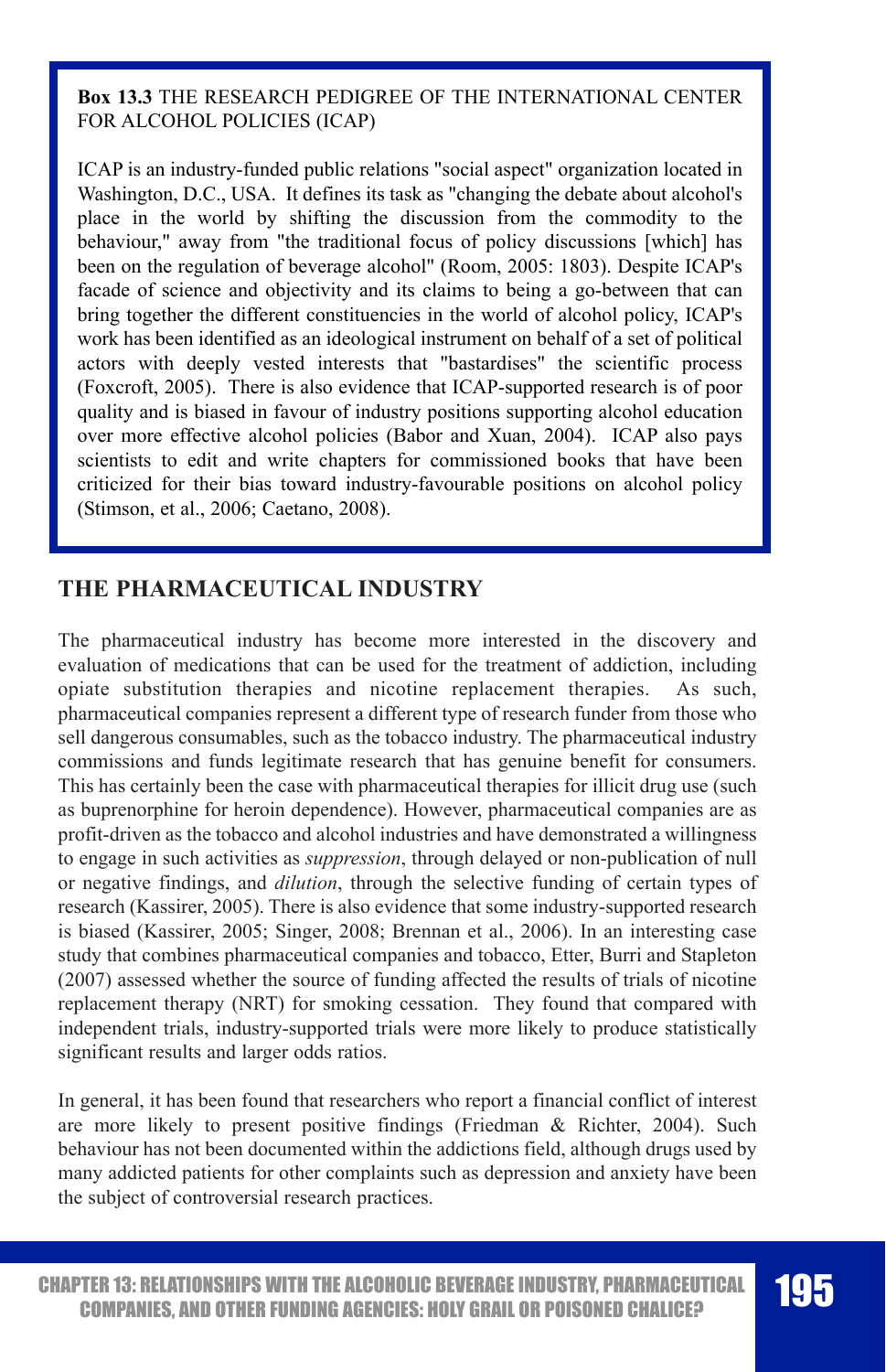Within the addictions field, it is likely that the most common way that pharmaceutical companies have distorted the evidence base is by creating a publication bias. For instance, pharmaceutical companies can oversubscribe to studies that examine the efficacy of pharmacotherapeutic solutions to drug-related problems, which will result in the evidence base appearing to be overly favourable to such an intervention.

# **THE GAMBLING INDUSTRY**

Problem gambling has been strongly linked to a range of personal and social problems (Gupta & Derevensky, 1998). Previous research from North America highlights how young weekly gamblers' involvement with gambling outstrips their participation in smoking, drinking, and taking other drugs (Gupta & Derevensky, 1998; Shaffer & Kidman, 2003). The opportunities for addiction scientists to receive funding from gambling industry sources have increased significantly over the last decade, raising a number of ethical and organisational risks not unlike those associated with accepting such funding from other dangerous consumption industries (Adams, 2007).

As in the case of the tobacco and alcohol industries, relationships with SAPROs have been used to mitigate potential negative associations and to give the impression either that the activity leads to public good or that they have at least attempted to rectify potential harm (Adams & Rossen, 2006). In countries such as Australia and New Zealand, a government or quasi-governmental agency has been created to manage voluntary funds in a way that appears independent of the source. Adams and Rossen point out that the major problem with such arrangements "is the perception that donor organisations should still retain a significant say in how the money is used" (2006: 11). This culture leads to uncritical acceptance of gambling industry perspectives and misrepresents the industry's willingness to trade profits for public health. This has meant in the past that industry officials were "consistently instrumental in ensuring that activities that might threaten the consumption of gambling were unlikely to receive significant funding (this particularly applied to research, health advocacy, and public health initiatives)" (Adams & Rossen, 2006: 12). This may explain why there have been few studies of the role of the gambling industry in the promotion of gambling behaviour and pathological gambling.

It has been proposed that government-mandated contributions provide an alternative option to support research and provide a way to mollify criticism. In this arrangement governments enact legislation that requires gambling providers to allocate a portion of their net income to projects, including research, with a community purpose. The major difficulty with this arrangement is the risk of increasing financial dependency leading scientists to avoid criticising gambling interests (Adams & Rossen, 2006). Likewise, the responsibility of governments to regulate gambling and prevent gambling problems may be compromised by the possibility that governments have themselves become "addicted" to the tax revenues derived from gambling.

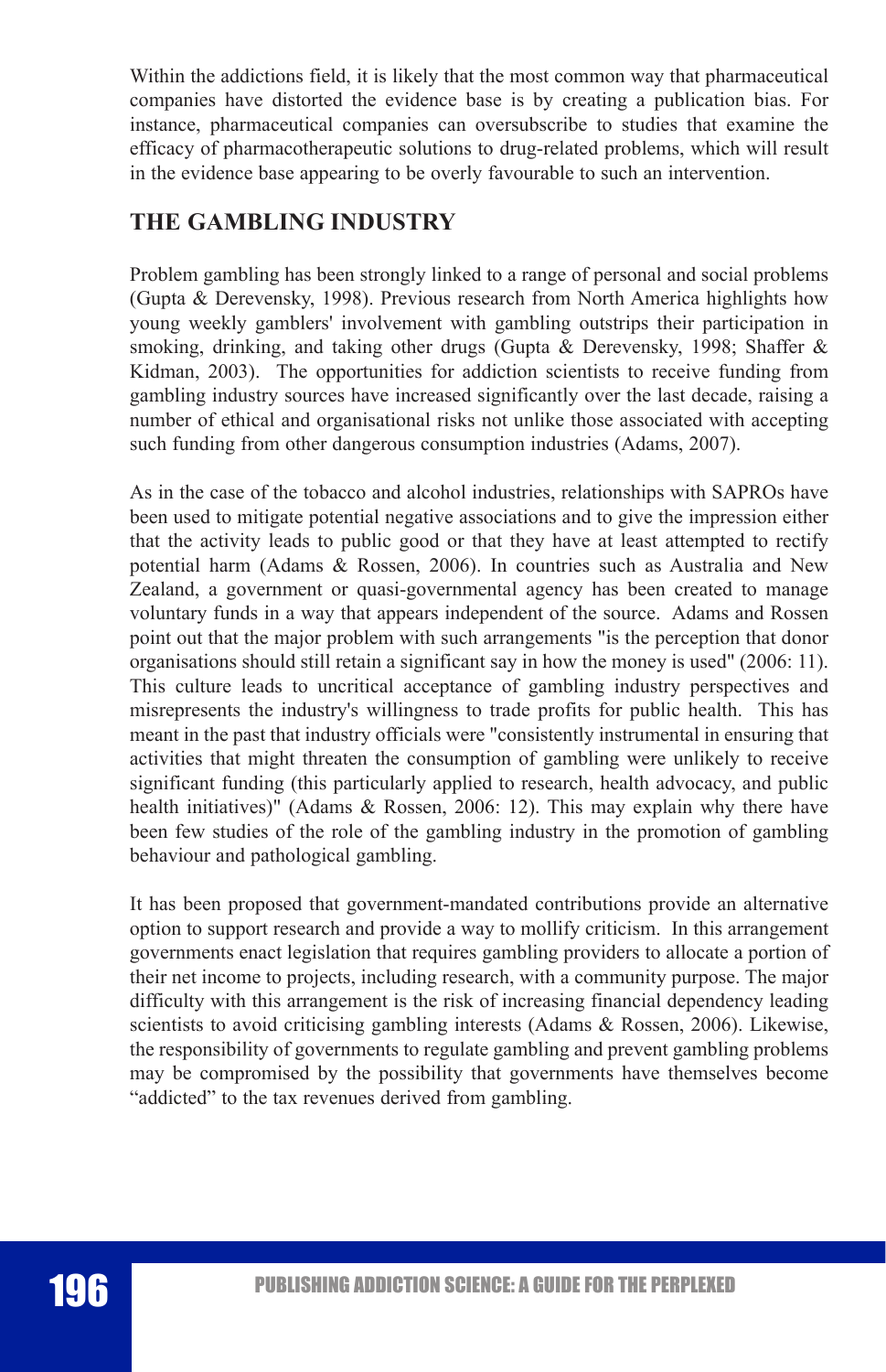## **GOVERNMENT AGENCIES**

Albert Einstein (1934) once said that the "pursuit of scientific truth, detached from the practical interests of everyday life, ought to be treated as sacred by every government, and it is in the highest interests of all that honest servants of truth should be left in peace." Einstein's plea, directed at the fascist government of Mussolini, has been honoured by most government funding agencies, but there are several cases in which it rings sadly true in the current funding environment. In a similar situation to pharmaceutical companies, national and international governmental bodies fund many valuable research studies. However, as seen in earlier examples, research has sometimes been used to achieve political or financial goals such as supporting current policies or undermining less popular alternative strategies. Miller et al. (2006) identified two examples in which government funders acted to distort research findings in Australia and the UK, particularly around more controversial activities such as needle and syringe programmes (NSPs). Small and Drucker (2006) also point to the difficulty in obtaining funding for research into the effectiveness of NSPs, and the way in which the US National Institute of Drug Abuse (NIDA) does not support research on some forms of harm reduction. They report senior scientists' beliefs that while evidence supports the efficacy of NSPs, the US government will not fund research into their effectiveness, or indeed the more important topic of how to improve their effectiveness on what actually constitutes models of best practice (Pollak, 2007).

### **OTHER FUNDING AGENCIES**

Increasingly, charitable organizations such as the Robert Wood Johnson Foundation in the US, the Joseph Rowntree Foundation in the UK and the Millennium Trust in Australia have taken on agenda-setting roles that include funding research. While most do not have profit imperatives akin to those seen in the tobacco, alcohol and pharmaceutical industries, some nonetheless have their own agendas and only a worthy few employ transparent peer review. For example, the Wates Foundation in the UK only funds research that supports abstinence-only approaches. Furthermore, nepotism and personal conflicts of interest can come into play when trustees back projects supported by their friends or projects in which they are personally involved. This lack of peer review and external accountability means that such organisations may end up skewing the evidence base by only supporting research into certain types of intervention. While some of this might be balanced by different foundations having different interests, the reality is that these funders have the potential to at times favor ideologically and politically simple and popular interventions. For example, while a small number of trusts, such as the Soros Foundation, have funded research into harm reduction and drug policy reform, there are many more foundations that will only fund abstinence-based programmes or programmes aimed at abstinence, such as education programmes. While there are many reasons for this, most revolve around trustees not being knowledgeable about the available evidence and theory. In addition, many trustees and directors are politically aware individuals who are in the public spotlight. They may be reluctant to become associated with politically sensitive topics. All of this means that researchers should be aware of the possible consequences of applying for funding from such organisations because even limited research might contribute to the overall publication bias in the field.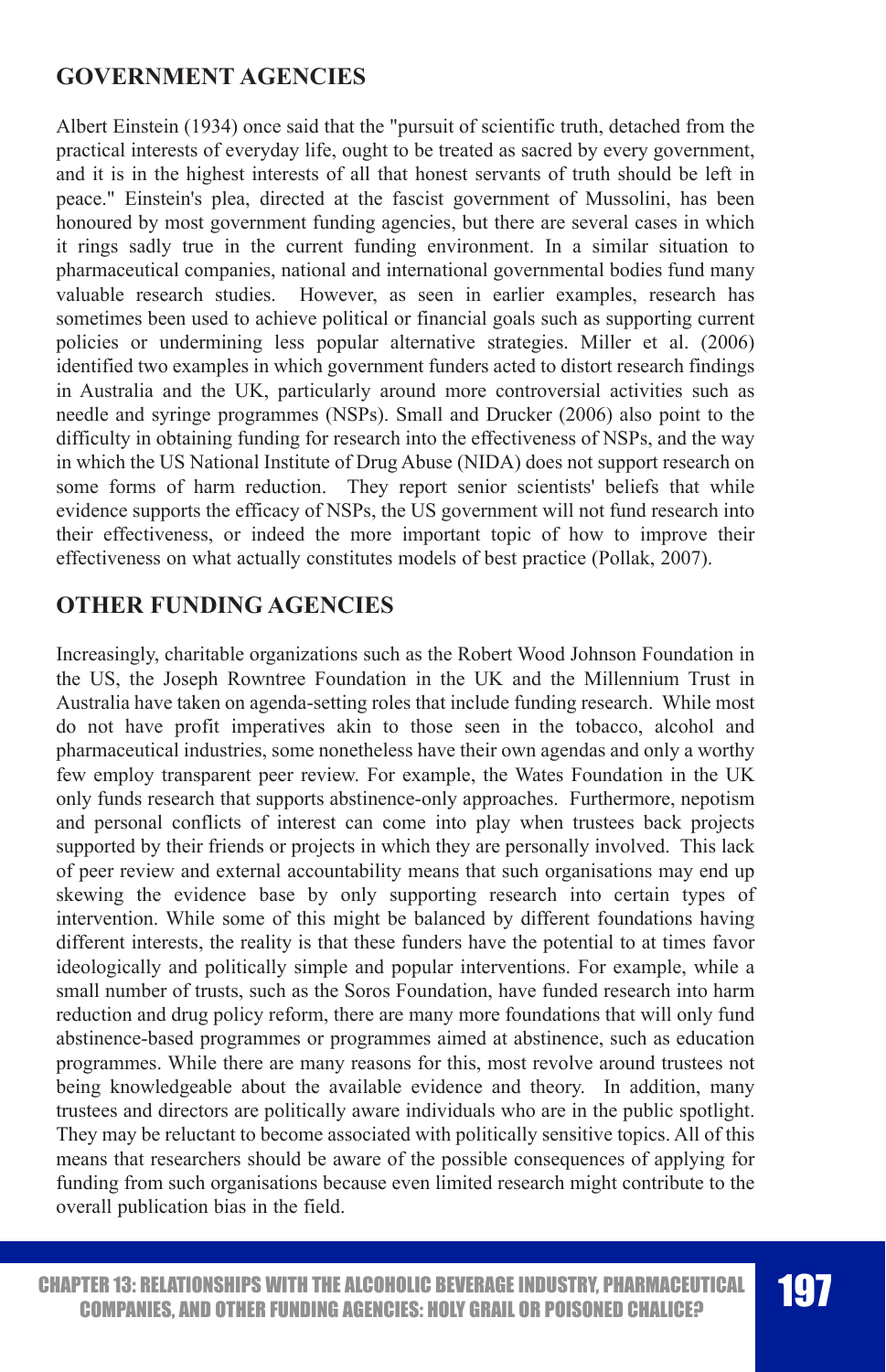## **OTHER INTEREST GROUPS**

Funding bodies are not the only groups to control research findings. For instance, Hall (2006b) identified the possibility of drug user groups and socially conservative members of ethics committees prioritising their own interests at the expense of the integrity of the research. Members of ethics committees hold very powerful positions when it comes to rejecting, delaying or modifying research proposals. While most declare financial conflicts of interest, ideological positions are different and, indeed, many would not identify strongly held beliefs as being a conflict of interest. For example, individual members of ethics committees who are strongly attached to abstinence-only programmes may block or delay research into controlled drinking interventions in the belief that they cannot be morally justifiable.

There is also substantial room for conflict of interest inherent in the current peer review framework (Hall, 2006a). With increasing competition over scarce resources, individuals may thwart the publication of research papers that counter their own theories or the findings of their major competitors for funding. While some journals have begun to publish ethical statements for editors, similar statements for reviewers of articles and funding applications may soon be required. Similarly, we should not forget that most researchers have their own pet theories, which can result in skewed research findings, particularly when those theories align with the interests of others such as professional societies, governments or industry bodies. As noted in Chapter 11, these kinds of conflict are difficult to detect, but they should nevertheless be considered by authors when evaluating their own work.

Other social groups that might seek to influence research include professional associations, fellowship groups, religious organizations and even service providers. Professional associations (such as medical societies) have traditionally sought to maintain or increase their influence regarding any number of areas of knowledge and practice (Willis, 1989). Each discipline produces its own literature base. The size and complexity of this literature base helps to determine differential power structures within treatment settings. In the alcohol and drug sector, medicine (with the support of the pharmaceutical industry) dominates the literature base, resulting in the medical model (and pharmacotherapies) having the strongest evidence base. In a different type of influence, some fellowship groups may influence research findings through nonparticipation (e.g., Wilton and DeVerteuil, 2006).

Service providers are also not disinterested parties. Almost all (with a few notable exceptions) derive their income (and some of their raison d'etre) from treating addiction. This has substantial implications for the politics of treatment and the vested interests many people bring to the research enterprise. The political and economic weight of mantras such as *treatment works* bear little relation to the complex evidence base and far more to the pragmatic needs of governments and service providers. While many service providers use the discourse of charitable objectives, they are invested both financially and existentially in the perceived success of the treatment they provide. This raises substantial ethical issues when conducting research in treatment settings, especially if the evaluation is funded by the service provider or its funding

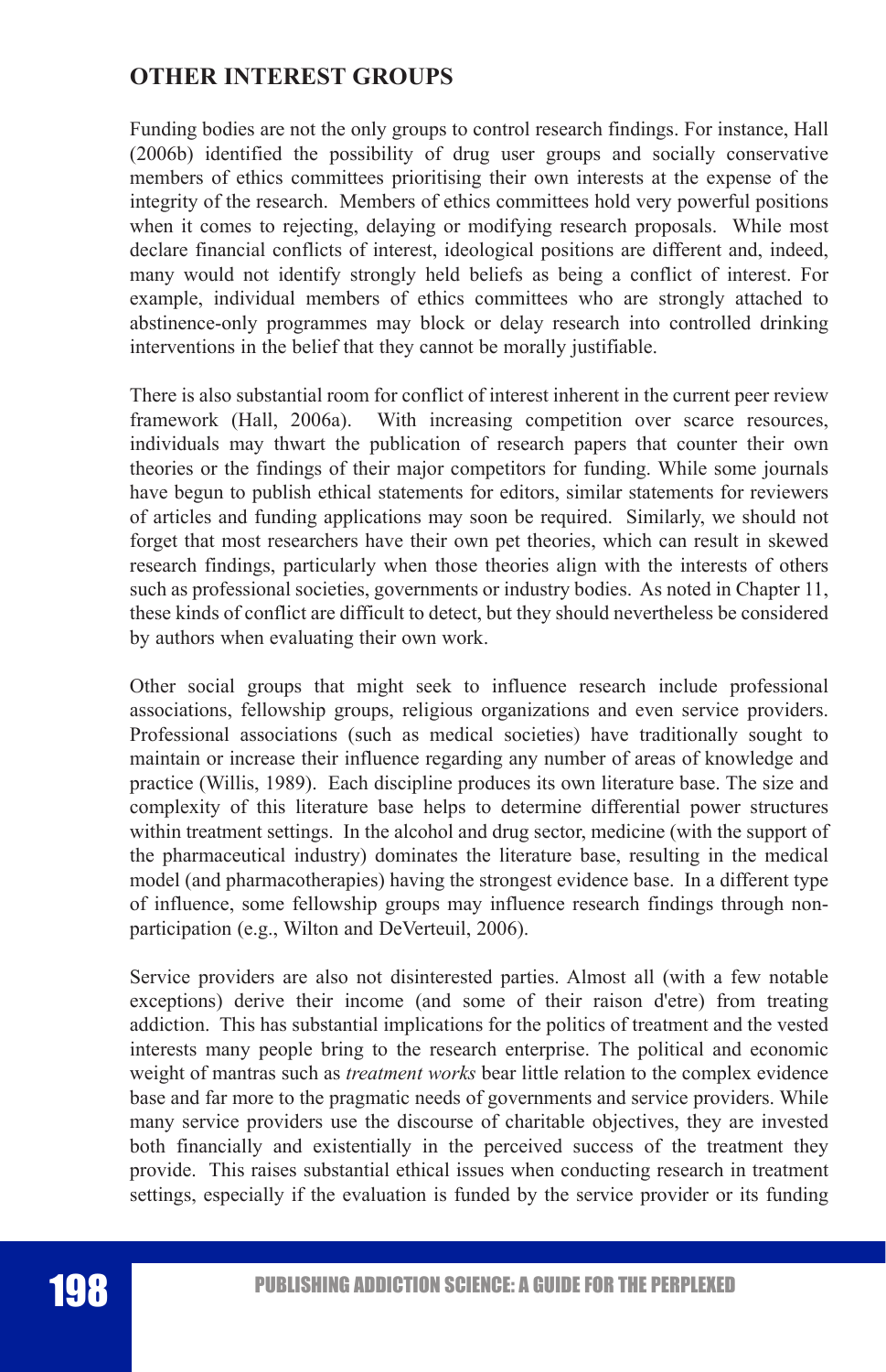body. Ethical considerations such as the true reporting of findings (even when negative), full editorial control of research projects, and the assurance of adequate dissemination should be negotiated before research commences. Such issues require that researchers, reviewers and journal editors within the field apply a strong critical gaze to research and encourage an ethos of independence, even when such independence may not be economically prudent.

### **FUNDING ISSUES IN THE DEVELOPING WORLD**

All of the examples discussed thus far describe the situation in the developed world. However, the issues facing researchers in the developing world are likely to be even more complicated and are much less likely to be documented. Like their counterparts in the more developed parts of the world, researchers in developing countries face many challenges in their work. In both environments, success is tied to the availability of resources and the overall intellectual climate (Adair, 1995). Significant achievements as a scholar in a university or research institute require the ability to attract funding for research and also productivity in publishing research findings, preferably in journals of high repute. Though the expectations from employers and the public might be the same, both activities are not always easy to execute by scholars in poor countries where there are virtually no local resources for research.

When asked about the major problems encountered in their work, researchers and service providers affiliated with drug demand reduction organizations in Nigeria not surprisingly identified lack of funding as the leading challenge (Obot, 2004). Indeed it is a rare country in Africa and other low income parts of the world where one can find consistent and near-sufficient outlay for scientific research on any topic, including addiction and other public health issues. This is especially the case for researchers in countries that constitute the "bottom billion" (Collier, 2007) or countries often described as least developed. In addition, competing for scarce resources with colleagues in resource-rich countries is often an impossible challenge in their prevailing circumstances. For the enterprising researcher, therefore, the response to this dearth of local funding opportunities is to conduct self-sponsored research (with all the limitations that this entails) or seek support from less competitive external sources. This situation provides a good opportunity for organizations with ideological positions to propagate their interests and for others with economic interests to gain a foothold through financial support for research and training in these countries.

This is a potential source of growing danger for research in many developing countries and one that has not received sufficient attention. While there has been active discussion about unfair distribution of benefits of international research, especially coming from concerns about the ethical dimensions of clinical trials in developing countries (e.g., Bhutta, 2002), the exploitation that is implicit in some sources of funding for research in developing countries deserves greater scrutiny. Exploitation is more likely to occur in situations where there is little understanding of conflict of interest, low economic capacity, limited infrastructure, and lack of ethical oversight, all of which are conditions that characterize most low income countries.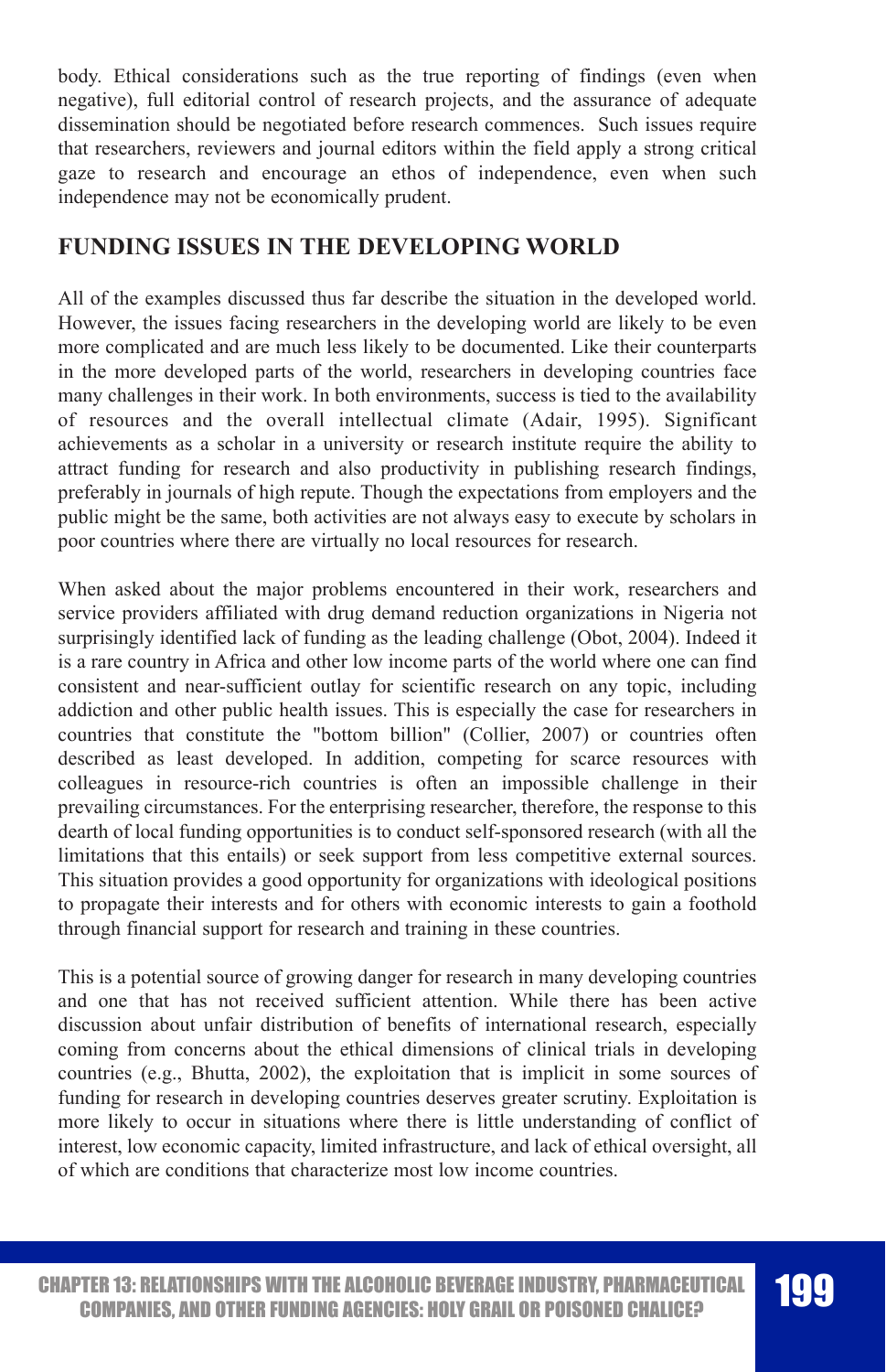In the field of alcohol research, developing countries are experiencing a growing interest by representatives of the alcoholic beverage industry masquerading as "social aspects" organizations and seeking partnerships with researchers and policy makers. Usually the amount of money involved is a fraction of what would be spent for similar efforts in western countries but it goes a long way for the scholar to whom such support is a lifeline, enabling research and the publication of a book with an international imprint. In Africa, for example, the International Center for Alcohol Policy (ICAP, see Box 13.3 above) has provided support for data collection, write-up and publication of work with the potential of influencing local alcohol policy (see, for example, Haworth & Simpson, 2004). For the funding organization, association with (usually) a high profile academic or policy expert in a developing country validates their professed selfless motives. This can be a particularly pernicious strategy because, unlike in western countries where there are many voices, the developing country scholar who has been co-opted by the alcohol, tobacco or pharmaceutical industry might be the same scholar on whom government depends for advice when needed.

Research is not the only mechanism used to gain entry into a country, and economic gain is not always the only motive. Conferences and workshops touting issues like "best practices" have become quite a popular way to make friends and influence scholars and policy makers, usually at the same time. Outside the addiction field, the most well-known current example of funding for service delivery with ideological strings attached is PEPFAR, the President's Emergency Plan for AIDS Relief, launched by President Bush in 2003 to combat HIV/AIDS in selected focus countries. PEPFAR supports programmes that promote abstinence and not condom use for young people. The focus of funded work is service delivery but some research is involved. Because PEPFAR is a major source of funding for HIV/AIDS work in countries in dire need, recipients are oblivious to the ideological implications of helping sustain public health interventions with little or no evidence of effectiveness (Epstein, 2007; *Lancet*, 2006).

It is not always lack of financial resources that drives the accommodation to untested imported theories and practices. Sometimes it is lack of knowledge, or even naïveté. A researcher in a developing country might find it difficult to suspect the motives of a funding agency that is acceptable to that country's government, and one that is supported or led by internationally recognized academics or professionals. In order to guard against establishing or sustaining relationships with funding agencies that might lead to bad science or bad policy, it is important for researchers in developing countries to be more skeptical of easy money by questioning its source and the motives of its providers. That is easier to do today than it might have been ten years ago because most of the time all the information that is needed to decide whether to take the money or not can be found on the Internet.

## **CONFLICT OF INTEREST: WHAT IT IS, WHY IT IS IMPORTANT**

As suggested by the examples reviewed above, funding sources can influence scientific integrity in a variety of ways, ranging from subtle bias in the way research findings are presented to outright distortion of the research agenda or the scientific literature. One way to approach the ethical implications of many of the issues raised in this chapter is

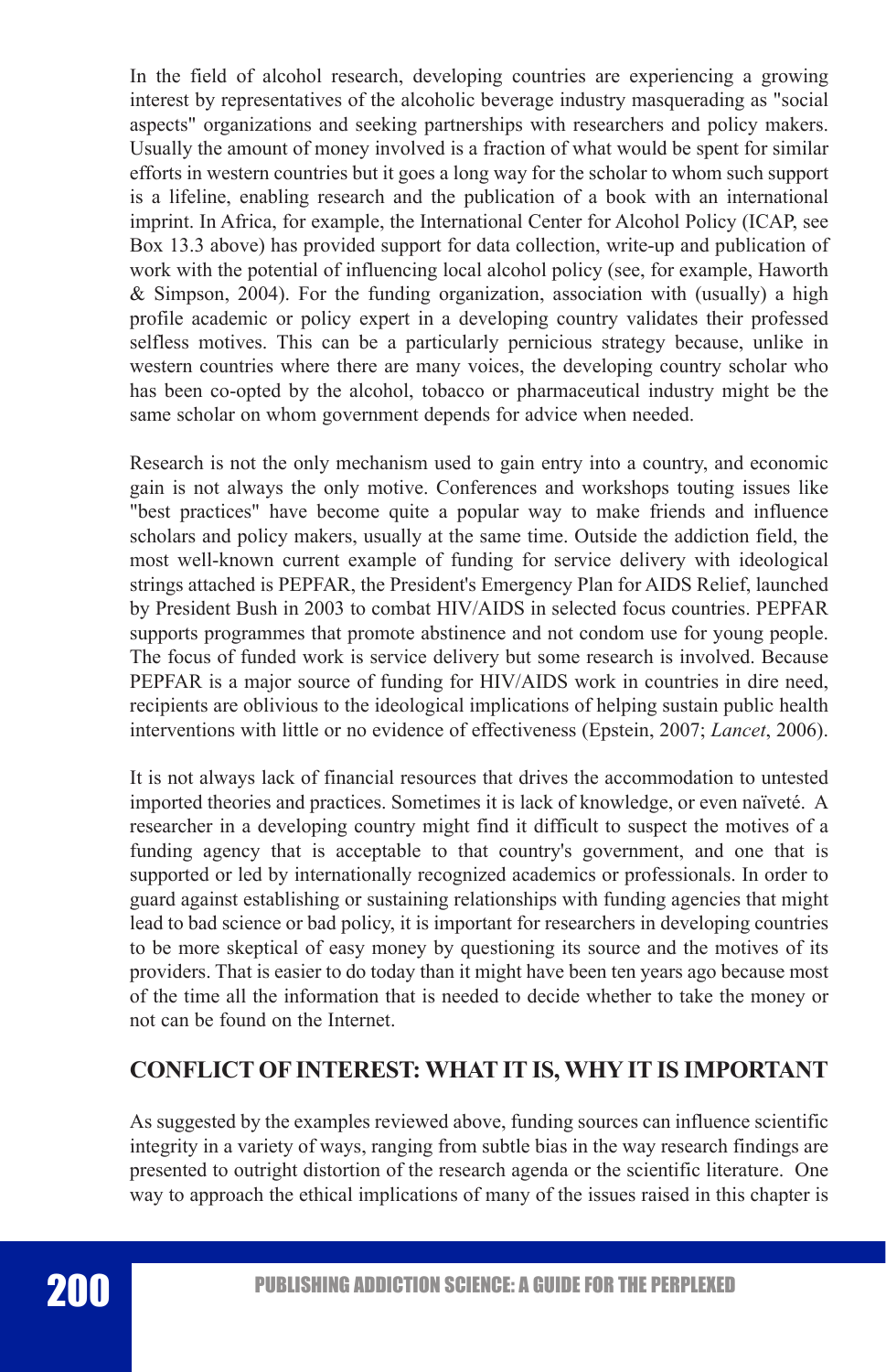through the concept of conflict of interest. Conflicts of interest can be financial, personal, ideological, political and academic. A conflict of interest does not in itself constitute wrongdoing; rather, it acknowledges that the researcher has an interest which may be put above the integrity of the research being conducted. It is only the failure to declare real or potential conflicts to an editor, one's co-authors, and the readers of a paper that constitutes scientific misconduct. Potential conflicts are very important when it comes to the ability of the reader to assess the validity of any piece of scientific work. As noted above and in Chapter 11, conflict of interest may take many forms. For example, recently the issue of ideological bias has been raised as a possible conflict in medical research. A series of articles and responses about prayer as medicine has raised substantial concerns about the interface between faith and science (Clarke, 2007; Jantos & Kiat, 2007). It has been suggested that "for the benefit of a secular readership, in articles concerning religion and medicine in the Journal, the Editor should require the authors' religious position to be stated under 'competing interests'" (Clarke, 2007: 422).

#### HOW TO AVOID CONFLICTS OF INTEREST AND OTHER THREATS TO SCIENTIFIC INTEGRITY AND ACADEMIC FREEDOM

Just as there are many forms of conflict of interest, so too are there many different ways to avoid or reduce undue influence, although many commentators believe that none of the possible options is entirely satisfactory or risk-free (Adams and Rossen, 2006). By far the most commonly proposed way to avoid or ameliorate conflict of interest is through communication with one's peers, particularly when done alongside ethical awareness exercises (e.g. White and Popovits, 2001). Adams (2007) recommends that individuals, organisations and others involved with interested parties engage in processes that raise ethical consciousness in conjunction with transparent regulatory frameworks that ensure accountability and independence from organisations, government and professional associations. This kind of communication and awarenessraising has begun to occur at a number of levels.

Recently, the institutions responsible for the production and dissemination of research (i.e., journals, professional societies and academic institutions) have taken some important initiatives.

Academic journals have increasingly begun to enact COI strategies including: a) requiring author statements that declare funding source, which are then published with the article; b) a positive statement that all authors had complete control over the research process; c) reviewer and editor statements similar to those of authors; and d) prior registration with the ICMJE-approved clinical trials register as a pre-requisite for publication. Journal editors have also begun to look at strategies for assessing publication bias within their journals and at a more general level. Some journals have used their editorial pages to name and shame parties that behave inappropriately (e.g. Edwards et al., 2005).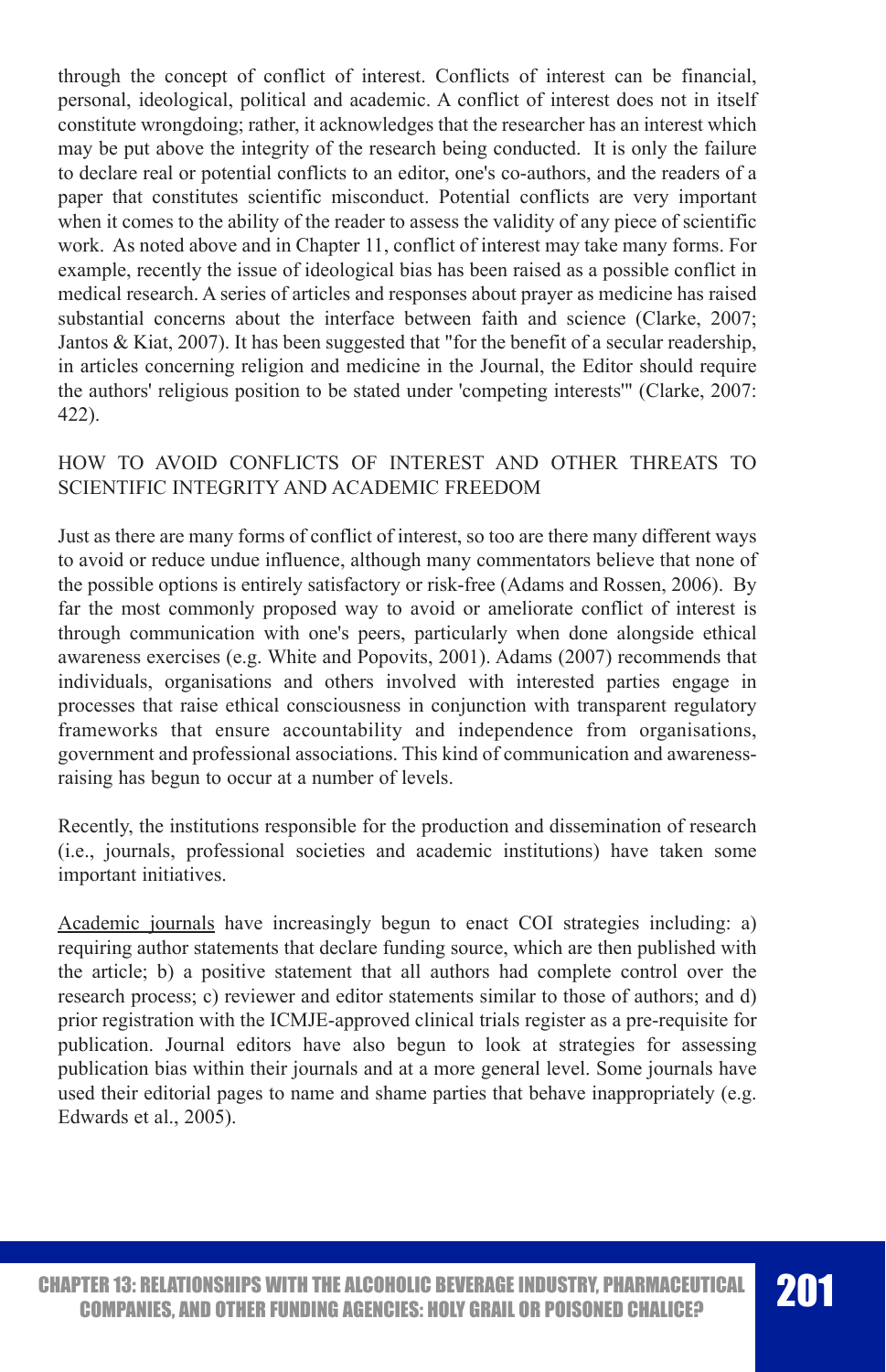Professional associations have begun to draw up guidelines regarding the behaviour of acceptable funding bodies, conflicts of interest, and related issues. For example, the Federation of American Societies for Experimental Biology (FASEB, 2007) has issued a call to the scientific community to adopt more consistent policies and practices for disclosing and managing financial relationships between academia and industry in biomedical research. The FASEB Toolkit (see http://opa.faseb.org/pages/Advocacy/coi/ Toolkit.htm) consists of a set of model guidelines that speak specifically to institutions that develop and enforce policies for their investigators, editors who develop disclosure policies for authors, and scientific and professional societies that have a role in promoting professional ethics. Similarly, the RESPECT Code of Practice (Dench et al., 2004) is a voluntary code of practice regarding the conduct of socio-economic research. The proposed guidelines are a synthesis of several professional and ethical codes of practice designed to protect researchers from unprofessional or unethical demands.

Institutions such as universities and research centres have developed policies around acceptable funding bodies and some scrutinise research contracts for possible conflicts of interest. For example, a growing number of universities (e.g., Kings College London) have refused to accept funding from the tobacco industry, and some research centres have developed their own internal policies (see Box 13.4). There is also scope for institutional ethics review boards to assess the appropriateness of funder-researcher relationships. Such responses would support individual researchers in the decisionmaking process and provide more reliable and consistent approaches to this complex issue (Babor and McGovern, 2007; Miller et al., 2006).

**Box 13.4** ONE RESEARCH INSTITUTION'S GUIDELINES ON ACCEPTABLE RESEARCH FUNDING

#### **Dealing with possible conflicts of interest related to the financing of our research projects**

The proportion of industry research funding within the financial budget of the institute has been very low since the foundation of the IFT in 1973. But caution is needed as this support is provided by organizations and companies which produce or distribute psychoactive substances (e.g. alcohol or pharmaceutical industry) or are active in the gambling business (including private lottery companies licensed or owned by the German States), and because of the internationally known incidents of scientific misconduct.

The IFT does not reject funding of research by commercial institutions in principle, but is aware of the particular responsibility in this area. In times of short or even declining public research funding and direct demands of the public to cooperate with industry and to expand commercial third-party funds for research, it is hardly possible to abandon such sources of funding in principle. The institute has in this context the following rules:

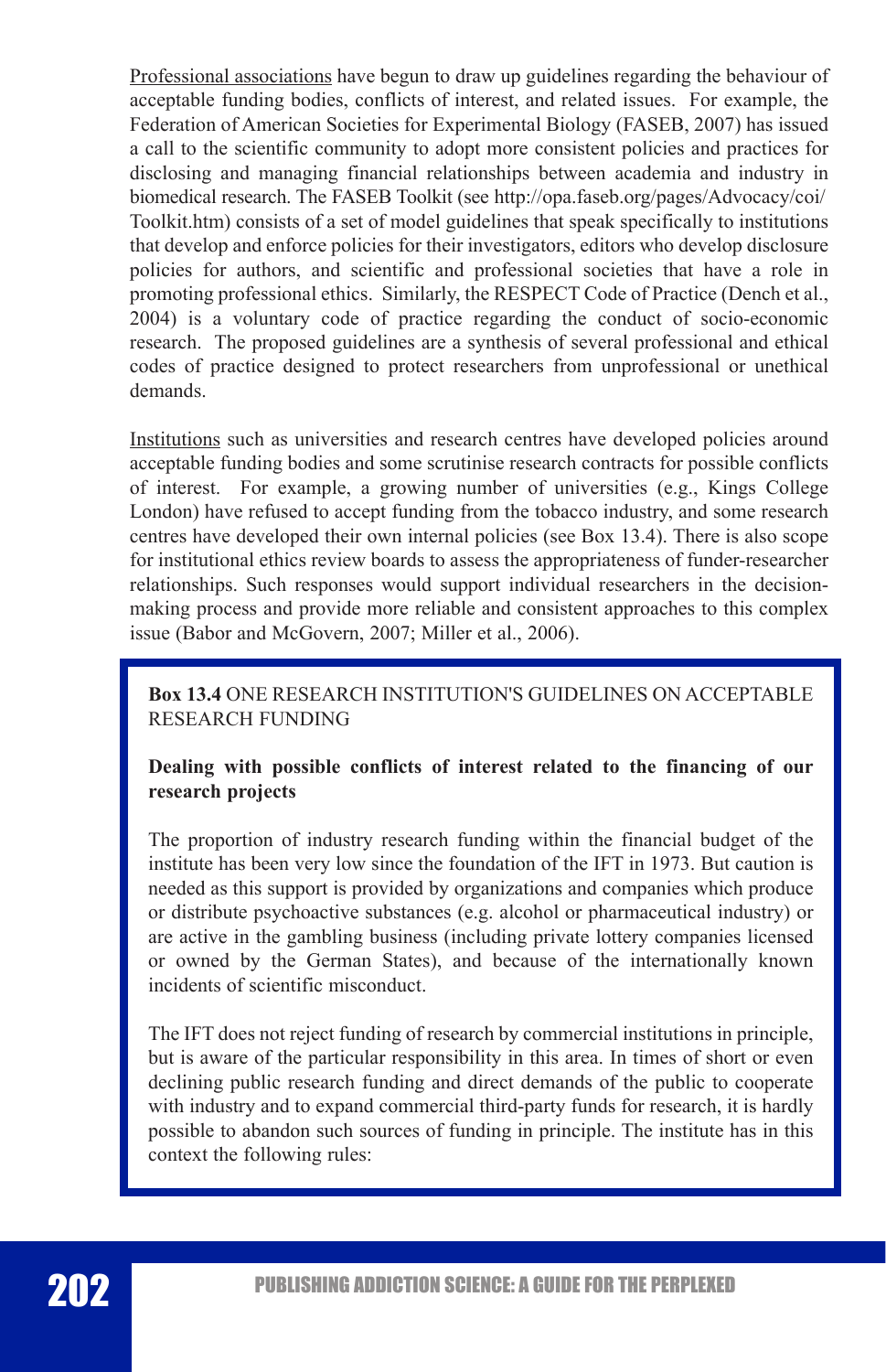- Research requests (i. e., to conduct a study on a given research question) will only be accepted if (1) the question is formulated globally and is undirected (e.g., the extent of drug abuse in the population) and not biased (e.g., the study is expected to demonstrate that a certain behaviour bears no risk for the population), (2) the research question is scientifically relevant, and (3) the free and unrestricted further design of the study is guaranteed by the contract.
- A further precondition for accepting funding by industry sources is the guaranteed independent formulation of the research objectives, hypotheses and the study methodology, and the unrestricted statistical analysis, interpretation and publication of results. The funds have to be granted to the IFT as unrestricted educational grants or donations.
- Currently, we do not accept funding of research projects by the tobacco industry (reasons: evidence of long lasting one-sided and unacceptable manipulation of scientists and scientific results).
- $\bullet$  A single funding source must not contribute to more than 10 % of the annual budget, and all industry funds should not exceed 20 %. It is notable that these limits have never been reached: The current contribution is about 2 %, and it has never exceeded 5 % in the past.
- All results will be published.
- Lectures given in the context of industry organisations are accessible via the website of the IFT.

### **Funding in the "grey area" between public and commercial organisations**

Examples are charitable organizations, (non-profit) health insurance companies, industry associations. In most cases, these organizations are accountable to the public or the commercial sector. The IFT applies in each case the same rules as for commercial organisations.

Source: The German IFT (Institut für Therapieforschung) website - www.ift.de

However, resolving these issues remains in large part the responsibility of individual authors, many of whom have a limited ability to understand or act upon the complex ethical, political, clinical and scientific issues surrounding the initiatives coming from a particular funding source. Fortunately, most addiction scientists have chosen to eliminate themselves from participation in activities with obvious conflicts of interest, such as consulting arrangements with the tobacco and alcohol industries and restrictions from funding sources that prevent them from retaining ownership of data and the investigator's right to publish it (Babor & McGovern, 2004). Nevertheless, what is needed is a more systemic set of procedures that allow individuals to conduct a risk analysis of different funding opportunities.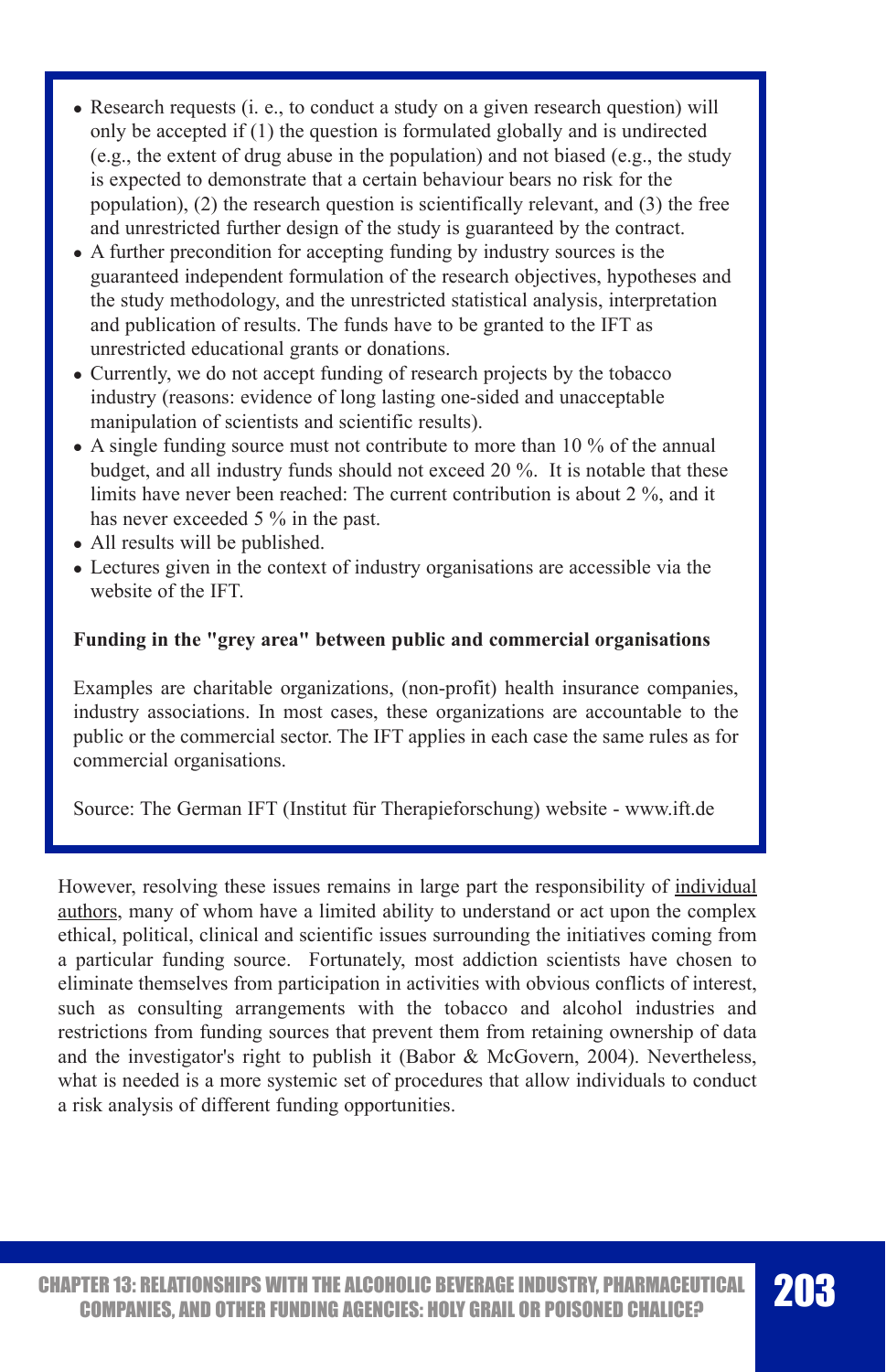# **DECISION-MAKING APPROACHES**

Several approaches have been suggested to guide decision-making by independent scientists regarding collaboration with the alcohol beverage industry and other dangerous consumption industries (Babor, in press). Decisions regarding collaboration with bodies that may seek to influence research can range from a "hands-off" position to full collaboration. Adopting a "hands-off" position, in which members of the scientific community and their organizational sponsors refuse to engage in communication or collaboration with industry representatives, is based on the assumption that commercial interests are incompatible with the values and aims of public health in general and with health-related scientific research in particular. Some have argued that the main effect of industry's recent cooperation with scientists and public health professionals has been to improve their corporate image with the public and with government policymakers, rather than to promote science (Babor et al., 1996; Gmel et al., 2003; McCreanor et al., 2000; Munro, 2004).

The other end of the spectrum is to engage in dialogue with industry representatives, accept industry funding for research, and participate as "partners" in industry-funded scientific activities such as the publication of books (e.g. Stimson et al., 2006).

A third approach is based on the growing number of case studies, ethical reviews and documentary information now available with respect to industries that have an important stake in products that affect public health (Brennan et al., 2006; Hirshhorn et al., 2001; Rampton & Stauber, 2002; Rundall, 1998). This approach avoids categorical recommendations to either allow or discourage relationships between science and industry in favor of a more nuanced set of guidelines that outlines conditions of cooperation between science and industry (Adams, 2007).

### **PERIL**

Peter Adams' (2007) PERIL framework (Purpose, Extent, Relevant harm, Identifiers, Link) provides a structured means of evaluating individual situations from an ethical perspective. Depending on circumstances, each of the five PERIL subcontinuums is influenced in varying ways by the different domains of risk.

*Purpose* refers to the degree to which purposes are divergent between funder and recipient. For example, if the primary purpose of the recipient is the advancement of public good, receiving funds from dangerous consumption industries such as tobacco, alcohol and gambling will probably conflict with this purpose. Similarly, the risk is mitigated partially if the funder has a clear public good role. For example, the provincial government of Ontario runs a state monopoly on liquor distribution, the profits from which they invest in a broad range of research (Adams, 2007).

*Extent* is the degree to which the recipient relies on this source of funding. As the proportion of income increases, it becomes more difficult to separate from expectations associated with the source. For example, a young investigator may find an award from an industry-sponsored organization is the sole source of salary support, which could

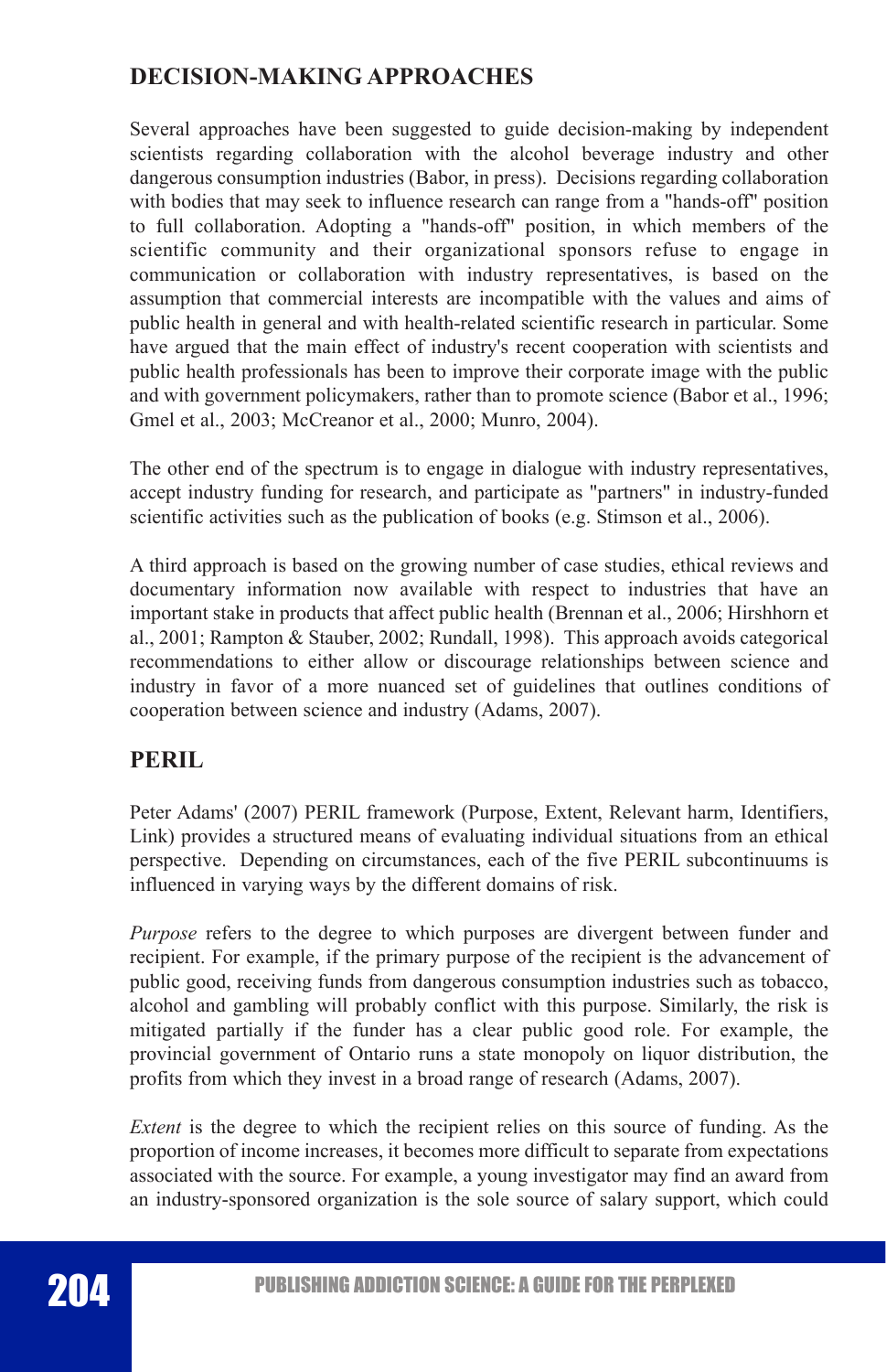create pressure to obtain industry-favorable results to ensure the continuation of funding.

*Relevant harm* is the degree of harm associated with this form of consumption. The level of harm generated by different forms of consumption varies. Lower potency products, such as lottery tickets or low-alcohol beer, are on the whole less likely to lead to problems than more potent products, such as electronic gambling machines or extreme alcohol content beers.

Funders are unlikely to contribute anonymously because for them the point of the exercise is often to be *identified*, to form a visible association with public good activities for the purposes of positive branding. This in turn can be used for political or commercial purposes. The extent of visible association can be reduced by moving away from high profile advertisements (such as media releases of findings) to more discrete acknowledgements on plaques or at the end of publications. Through reputational risk, this strategy indirectly discourages engaging in industry-supported research.

The more direct the *link* between funder and researcher, the stronger the influence and the more visible the association. For example, direct funding by a tobacco company involves more exposure than receiving the funding via an independent intermediary agency, such as a foundation or government funding body. As long as there are no major conflicts of interest for the intermediary agency, the separation reduces the likelihood that recipients will feel obligations, even coercion, for their activities to comply with the interests of the donor. The overall extent of moral jeopardy ranges from very high levels, as indicated by high ratings on all five subcontinuums, to very low levels, as indicated by consistently low ratings. Decisions regarding future industry relationships are made accordingly. Boxes 13.5 and 13.6 provide two case studies to illustrate how a PERIL analysis can be applied to specific funding opportunities.

#### **Box 13.5** PERIL ANALYSIS OF A FUNDING OPPORTUNITY FROM PHILLIP **MORRIS**

A university-based School of Medicine distributes an email announcing to all faculty and staff the availability of a new research funding opportunity. The announcement reads: "Please see the link below for an available funding opportunity from the Philip Morris External Research Foundation (http://resadm.uchc.edu/orsp/funding/opps/2007 RFA.pdf)." The website invites scientists to submit funding proposals to Philip Morris' independent, peer reviewed, external research programme, which is willing to support research on the disease mechanisms and health endpoints of tobacco smoking and smoke exposure. The programme's Scientific Advisory Board Members are listed on one of the pages of the Request for Applications (RFA), an impressive looking group of academics, including department chairs, distinguished professors, and even the President of the Hungarian Academy of Sciences. This announcement raises a number of questions about the moral hazards of industry sponsorship of scientific research.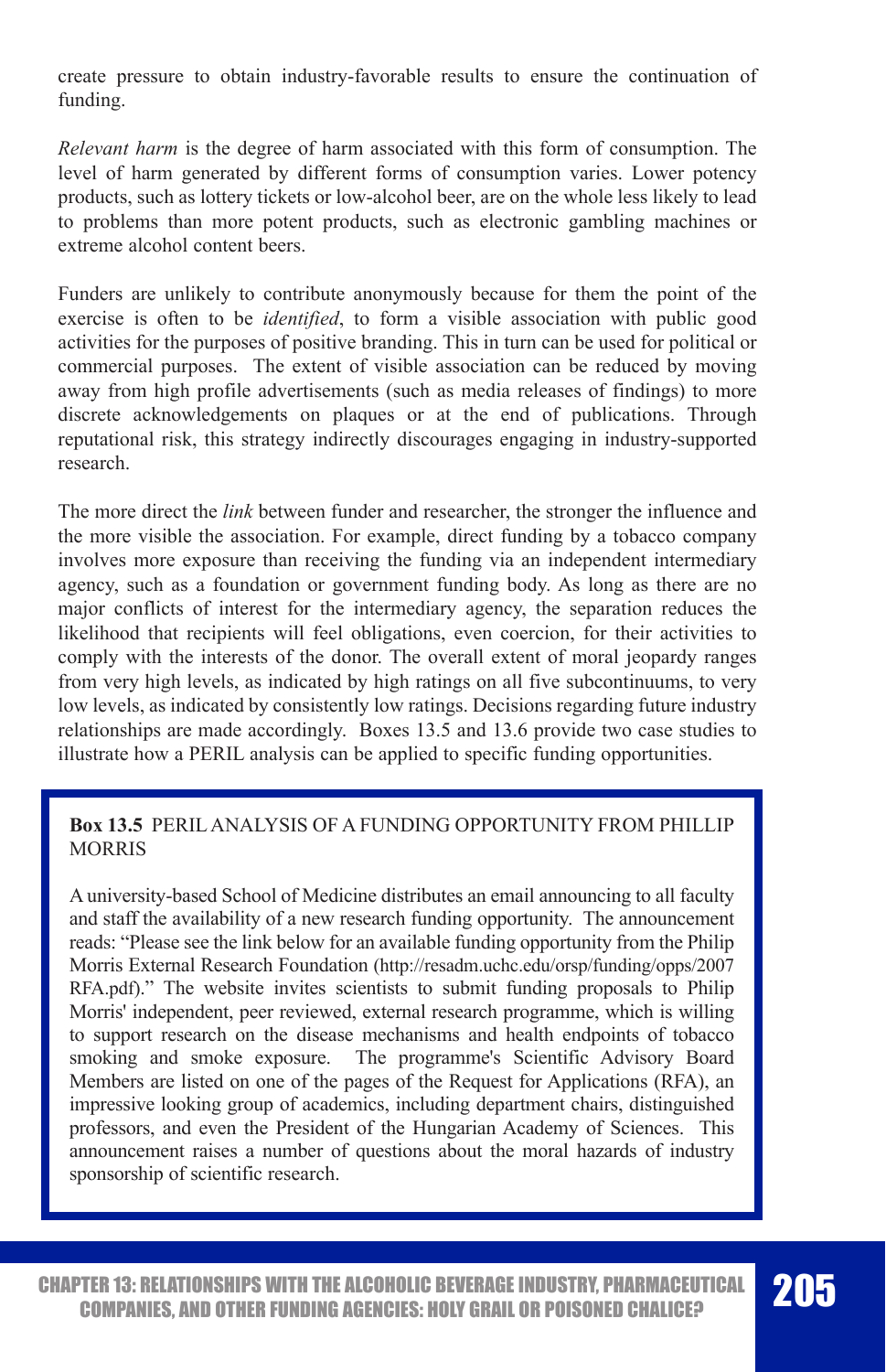Assume you are a tobacco researcher at a large academic medical center whose dissertation was recently completed on a topic related to the announcement. Should you apply for the funds? A PERIL analysis along the lines recommended in Adams' paper would require some independent research and a review of the literature on tobacco industry tactics.

#### **PERIL analysis**

Is the *purpose* of your academic institution (e.g., "excellent medical care through research and education") consistent with the stated purpose of Phillip Morris (i.e., to sell cigarettes to adults, without taking any responsibility for the millions of adolescents who become addicted before they can legally purchase tobacco products)? If your institution is in any way devoted to health, the answer is that the purposes are incompatible. In addition, some have pointed to the anti-scientific record of Phillip Morris. The reason Phillip Morris' research foundation is now called "external" is that the company was ordered to disband a prior organization that was found by a US court of law to be biased in the way it awarded grants to scientists.

What about the *extent* of the funding? Is it sufficient to compromise the independence of an academic medical center with a large portfolio of research grants and contracts? Probably not, but for individual investigators it could create a dependence on tobacco money when other sources of funding become more scarce.

Is there *relevant harm* associated with Phillip Morris's continued marketing of tobacco products? The evidence is incontrovertible.

Will the recipient of the funds be *identified* with the funder so that Phillip Morris might benefit from its support of university-based scientists? And could funded scientists eventually be exposed to reputational risk if their names were associated with Phillip Morris? The answer is a possible yes to both questions.

Finally, is the nature of the *link* between recipient and donor direct or indirect? In this case it is indirect, so it may not involve a major conflict of interest, and there are no limitations on publication imposed by the funder.

In summary, the analysis indicates that there are incompatible institutional interests, a potential for developing dependence on an industry funding source, relevant harms to the public if tobacco sales continue as more research is conducted, a potential for future reputational risk, and a possible political benefit for Phillip Morris.

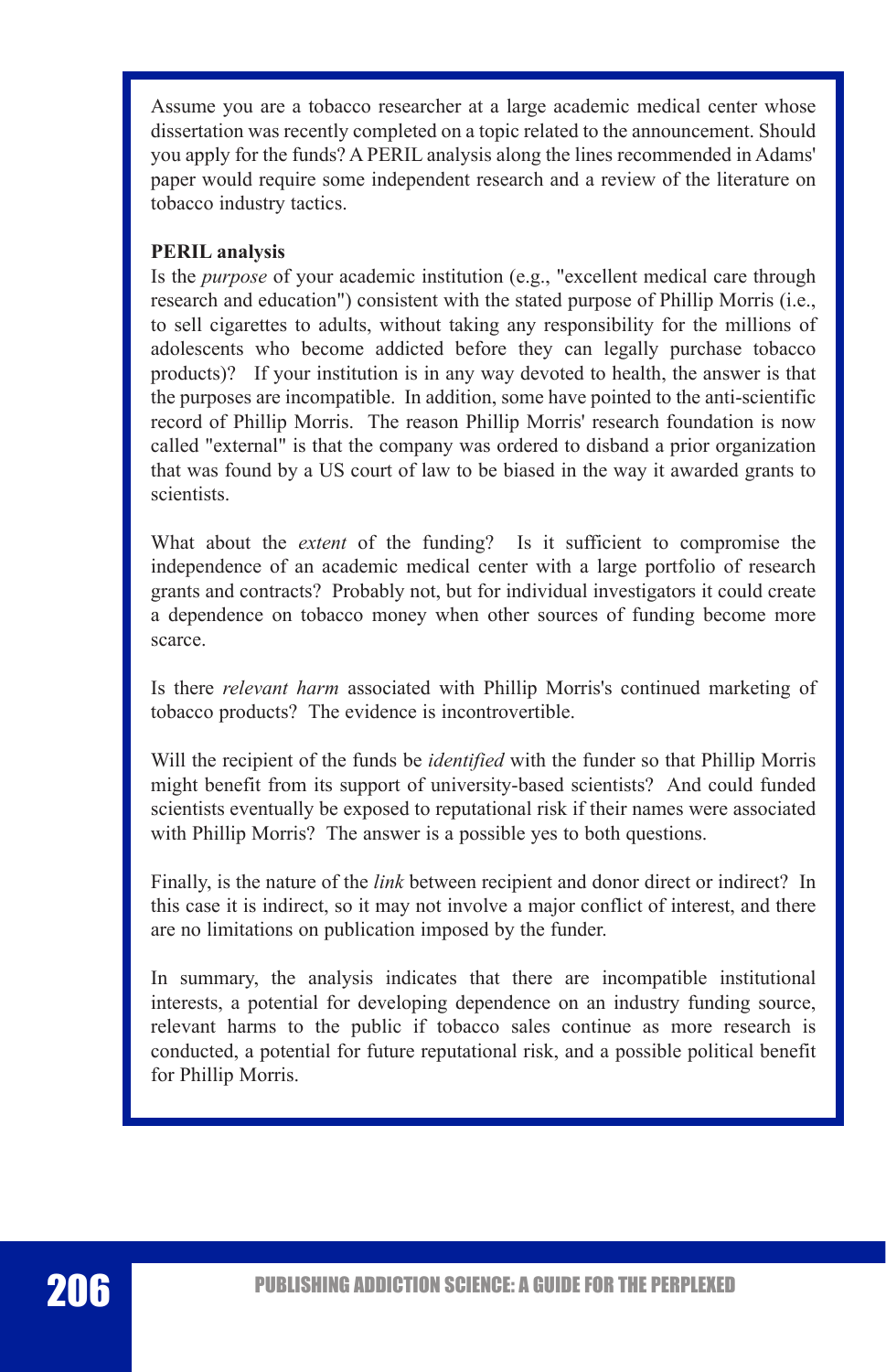#### **Box 13.6** PERIL ANALYSIS OF A FUNDING OPPORTUNITY LIMITED BY CONDITIONS IMPOSED BY A COLLABORATING ORGANIZATION.

A residential rehabilitation charity approaches you to collaborate in an application to fund doctoral research into the long-term effectiveness of its project. The charity reports that it has been involved in research previously and has found it beneficial. The methodology is discussed and agreed. The application is designed to go to a government funding body which provides match funding for collaborations between community organisations and universities. The charity expresses concern about the confidentiality of its service users and requests that "We would, however, want the research findings to be kept confidential except in so far as they are needed to fulfill the requirements for the degree." Subsequent investigation shows that while the charity refers to a strong research pedigree, findings have only been published in non peer-reviewed trade magazines or internal reports.

#### **PERIL analysis**

Is the *purpose* of your academic institution (e.g., excellent medical care through research and education) consistent with the stated purpose of the charity? At first glance it would appear that the charity has the laudable goal of assessing its effectiveness though independent research. However, its desire to control dissemination (presumably in case of unfavourable findings) and its previous track record of publishing only in non peer-reviewed journals would suggest that its goal might not be excellence.

What about the *extent* of the funding? In this example this is unlikely to be a major factor as the amount involved would be comparatively small.

Is there *relevant harm*? There is a chance of some harm in this case if the findings are unfavourable and the charity chooses not to disseminate the report. In this situation, the charity is clearly providing ineffective treatment and using resources that might be better used elsewhere. In addition, it may be skewing the knowledgebase through omission of negative findings.

There is also a significant issue that the researchers and university will be *identified* with the evaluation. It is within the interest of the charity to point to the fact that the research was independently conducted.

Finally, is the nature of the *link* between recipient and donor direct or indirect? In this case it is indirect, so it may not involve a major conflict of interest, and there are no limitations on publication imposed by the funder. In this case, it would be possible for the researchers or the university to insist that the charity remove its right to control release of the data. If that were done, the PERIL analysis would suggest that the funding is worth pursuing.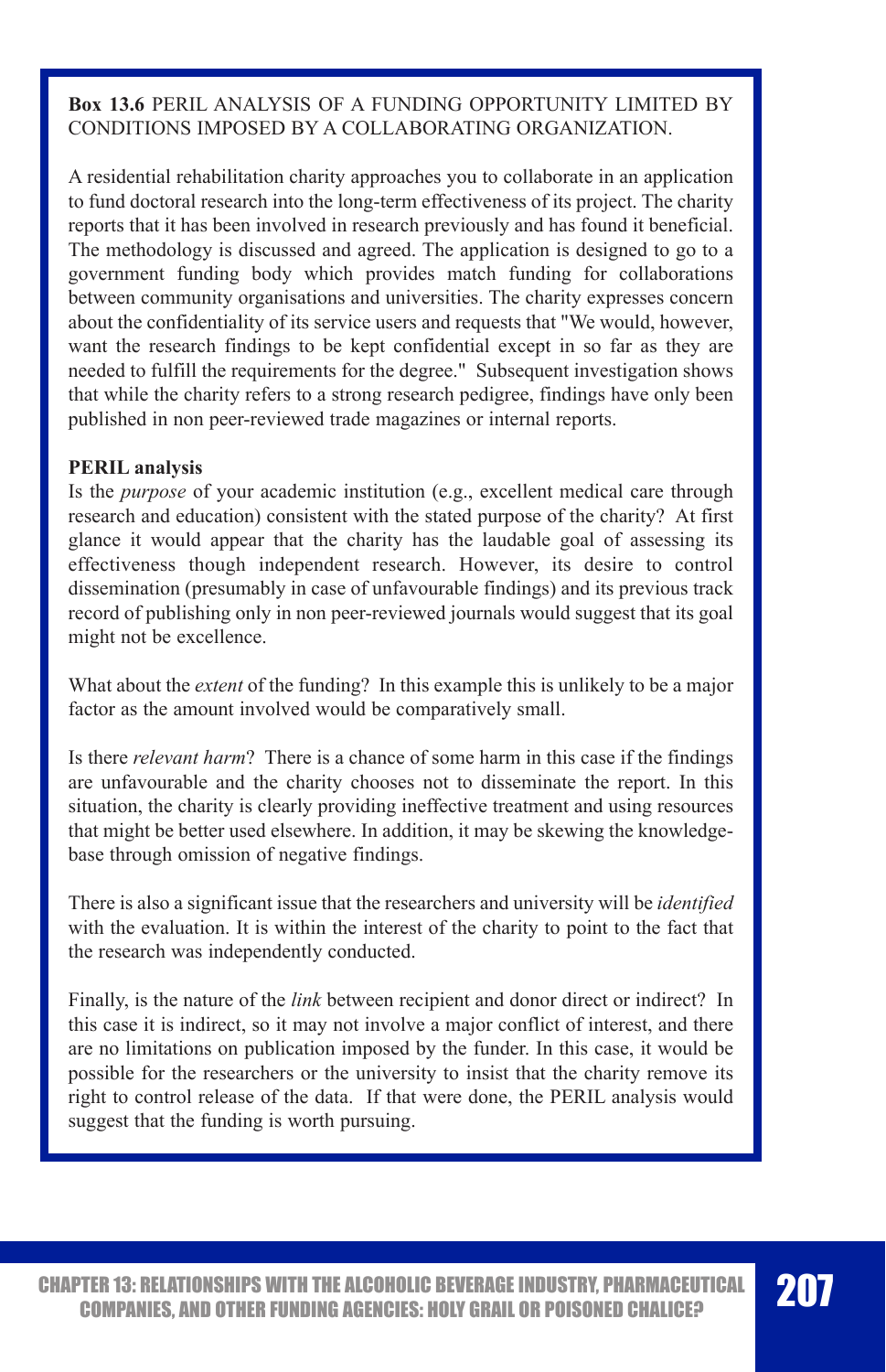### **SUMMARY**

Every individual, discipline, and funding organization brings its own agenda to the research process. The practical and ethical conundrums associated with research funding are becoming increasingly complex in a context in which research plays a greater role in the regulation and marketing of potentially addictive products. The examples reviewed in this chapter suggest that addiction scientists should be vigilant about the funding they accept from any source, particularly when there are restrictions on the design, interpretation and publication of the resulting data. In particular, researchers should be very wary about accepting research funding directly from various dangerous consumption industries, their trade associations, and public relations organizations. Consulting arrangements wherein scientists are paid by parties with a clear conflict of interest to critique the work of other scientists can constitute a serious financial conflict of interest that is unlikely to benefit either science or the investigator. Acceptance of fees for writing book chapters, preparing background reports, attending industry-organized conferences and writing letters to the editor should be prefaced by careful consideration of the following questions:

- 1. To what extent is the scientific activity designed to promote the commercial interests of a particular industry?
- 2. Will the funding source be acknowledged?

Funding obtained from "independent" research organizations that are supported exclusively by a particular dangerous consumption industry may be consistent with scientific and public health aims if the grant review process is independent, transparent and peer reviewed, and the funding source does not impose rigid limits on the types of research to be conducted. But addiction scientists need to be careful that their objectivity and independence are not compromised by fraternizing with industry executives as well as paid travel to meeting sites and consulting fees. Investigators in particular need to be attentive to the possibility that industry funding in many health areas is being contested on both ethical and scientific grounds (Foxcroft, 2005; King, 2006; Babor, in press; Brennan et al., 2006). Finally, researchers should examine all funding sources using PERIL analysis, which allows the individual scientist and his or her institution to review relevant information about the motives of the funding source and the uses of the research that will be conducted.

### **REFERENCES**

Adair, J. G. (1995). The research environment in developing countries: contributing to the national development of discipline. *International Journal of Psychology*, 30(6), 643- 662.

Adams, P. J. (2007). Assessing whether to receive funding support from tobacco, alcohol, gambling and other dangerous consumption industries. *Addiction,* 102(7), 1027-1033.

Adams, P. J., & Rossen, F. (2006). Reducing the moral jeopardy associated with

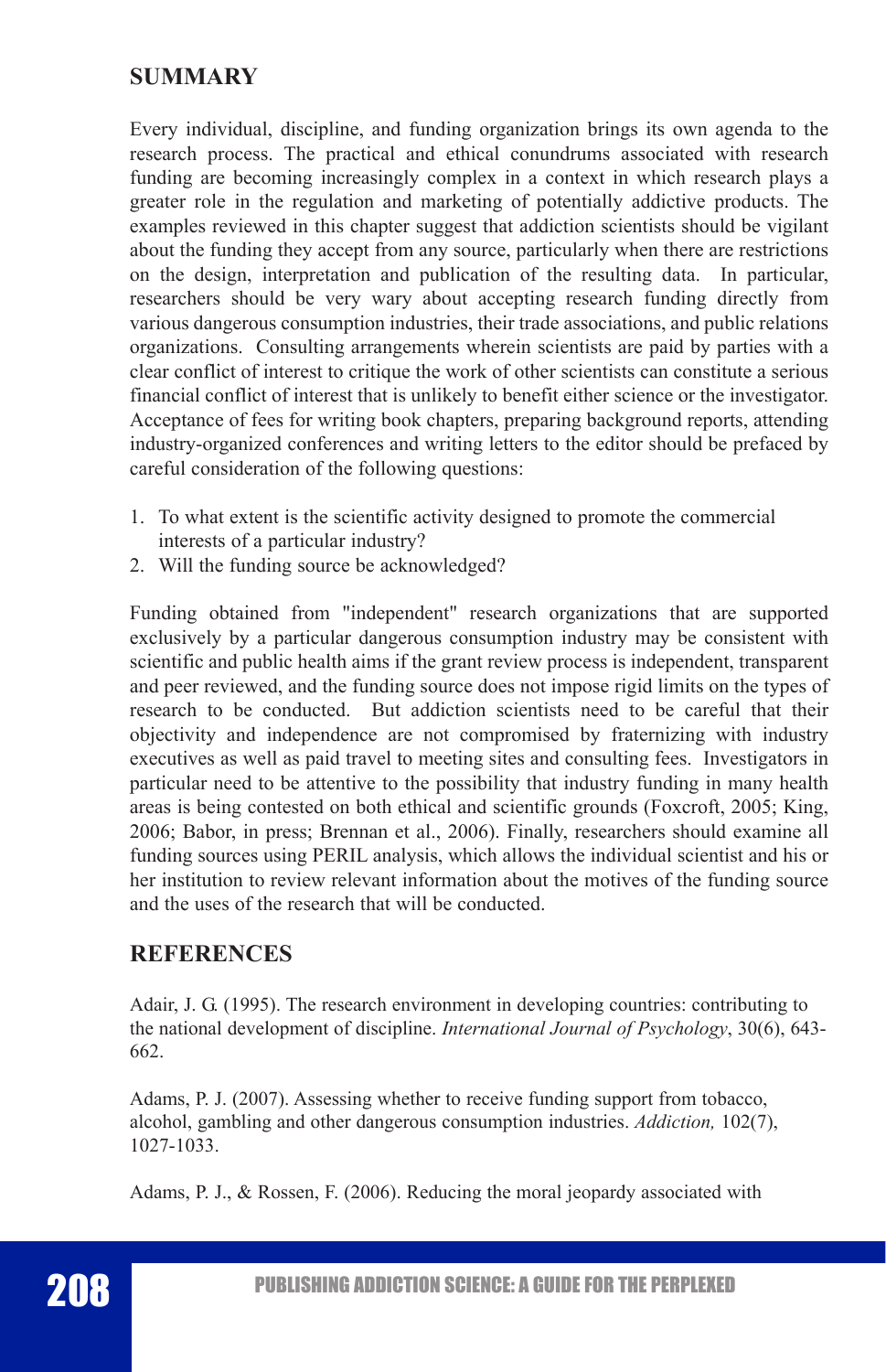receiving funds from the proceeds of gambling. *Journal of Gambling Issues*(17), 1-21.

Ashcroft, R. E. (2006). Getting what you pay for?: The ethics of selective publication. *International Journal of Drug Policy*, 17(3), 238-239.

Babor, T. (in press). Alcohol research and the alcoholic beverage industry: Issues, concerns, and conflicts of interest. *Addiction*.

Babor, T. F. (2006). Diageo, University College Dublin and the integrity of alcohol science: it's time to draw the line between public health and public relations. *Addiction*, 101(10), 1375-1377.

Babor, T. F., Edwards, G., & Stockwell, T. (1996). Science and the drinks industry: cause for concern. *Addiction*, 91, 5-9.

Babor, T.F. & Xuan, Z. Alcohol policy research and the grey literature. N*ordic Studies on Alcohol and Drugs 2004*; 125-37.

Babor, T. F., & McGovern, T. F. (2007). Minimizing Moral Jeopardy: Perils of the Slippery Slope. *Addiction*, 102(7), 1037-1038.

Bhutta, A. (2002). Ethics in international health research: a perspective from the developing world. *Bulletin of the World Health Organization,* 80(2), 114-120.

Brennan, T. A., Rothman, D. J., Blank, L., Blumenthal, D., Chimonas, S. C., Cohen, J. J., et al. (2006). Health industry practices that create conflicts of interest: a policy proposal for academic medical centers. *JAMA*, 295(4), 429-433.

Caetano, R. (2008). About smoke and mirrors: the alcohol industry and the promotion of science. *Addiction* 103 (2), 175-178.

Carpenter, C. M., Wayne, G. F., & Connolly, G. N. (2005). Designing cigarettes for women: new findings from the tobacco industry documents. *Addiction*, 100(6), 837-851.

Clarke, J. (2007). Religion as a competing interest. *MJA*, 187 (7), 421-422.

Collier, P. (2007). *The bottom billion: why the poorest countries are failing and what can be done about it*. New York: Oxford University Press.

Dench, S., Iphofen, R., Huws, U. (2004). Code of ethics for socio-economic research. Institute for Employment Studies, Brighton UK. Available online: http://www.respect project.org/code/index.php.

Drope, J., Bialous, S. A., & Glantz, S. A. (2004). Tobacco industry efforts to present ventilation as an alternative to smoke-free environments in North America. *Tob Control*, 13 Suppl 1, i41-47.

Edwards, G., West, R., Babor, T. F., Hall, W., & Marsden, J. (2005). The integrity of the science base: a test case. *Addiction*, 100(5), 581-584.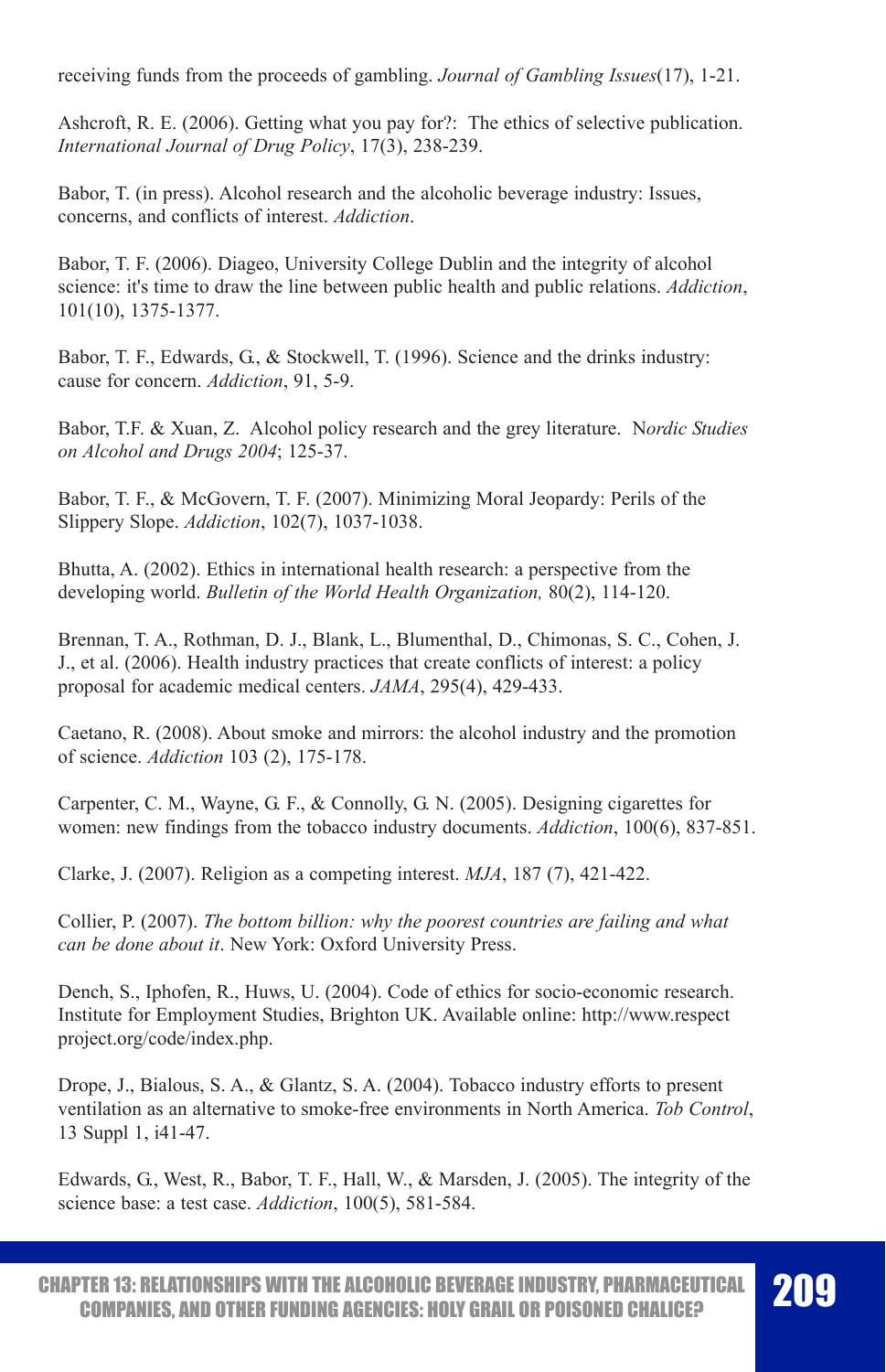Einstein, A. (1934). The World As I See It. *Forum and Century: Living Philosophies,* 84, 193-194.

Epstein, H. (2007). *The invisible cure: Africa, the West, and the fight against AIDS*. New York: Farrar, Straus and Giroux.

Etter, J.-F., Burri, M., & Stapleton, J. (2007). The impact of pharmaceutical company funding on results of randomized trials of nicotine replacement therapy for smoking cessation: a meta-analysis\*. *Addiction*, 102(5), 815-822.

Foxcroft, D. (2005). International Center for Alcohol Policies (ICAP)'s latest report on alcohol education: a flawed peer review process. *Addiction*, 100(8), 1066-1068.

Friedman, L. S., & Richter, E. D. (2004). Relationship between conflicts of interest and research results. *J Gen Intern Med*, 19(1), 51-56.

Gmel, G., Heeb, J. L., & Rehm, J. (2003). Research and the alcohol industry [letter to the editor]. *Addiction*, 98, 1773-1774.

Gruning, T., Gilmore, A. B., & McKee, M. (2006). Tobacco industry influence on science and scientists in Germany. *Am J Public Health*, 96(1), 20-32.

Gupta, R., & Derevensky, J. L. (1998). Adolescent Gambling Behavior: A Prevalence Study and Examination of the Correlates Associated with Problem Gambling. *J Gambl Stud*, 14(4), 319-345.

Hall, W. (2006a). Ensuring that addiction science is deserving of public trust. *Addiction*, 101(9), 1223-1224.

Hall, W. (2006b). Minimising research censorship by government funders. *International Journal of Drug Policy*, 17(3), 240-241.

Haworth, A., & Simpson, R. (Eds.). (2004). *Moonshine markets: issues in unrecorded alcohol beverage production and consumption*. Florence, KY: Brunner-Routledge.

Hirshhorn, N., Aguinaga-Bialous, S., & Shatenstein, S. (2001). Philip Morris' new scientific initiative: an analysis. *Tob Control*, 10, 247-252.

Hough, M., & Turnbull, P. (2006). Over-regulation or legitimate control? *International Journal of Drug Policy*, 17(3), 242-243.

Iida, K., & Proctor, R. N. (2004). Learning from Philip Morris: Japan Tobacco's strategies regarding evidence of tobacco health harms as revealed in internal documents from the American tobacco industry. *Lancet,* 363(9423), 1820-1824.

Jantos, M., & Kiat, H. (2007). Prayer as medicine: how much have we learned? *MJA 186* (10 Suppl), S51-S53.

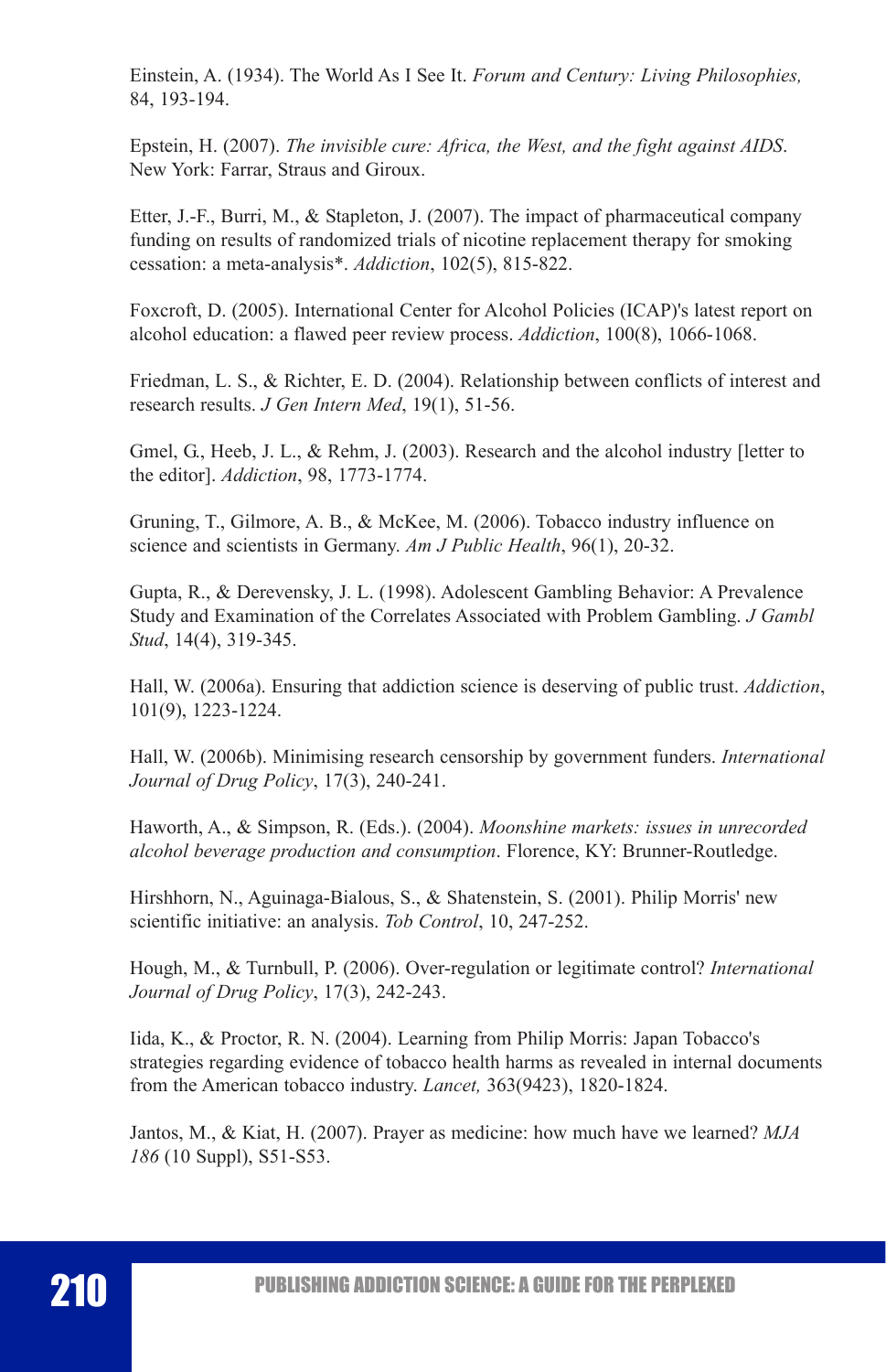Kassirer, J. P. (2005). *On the take: How medicine's complicity with big business can endanger your health*. New York: Oxford University Press.

Khoshnood, K. (2006). The regulation of research by funding bodies: A wake-up call. *International Journal of Drug Policy*, 17(3), 246-247.

King, J. (2006). Accepting tobacco industry money for research: has anything changed now that harm reduction is on the agenda? *Addiction*, 101(8), 1067-1069.

Lancet. (2006). HIV prevention policy needs and urgent cure. *Lancet*, 367 (9518), 1213.

Lenton, S., & Midford, R. (2006). Research regulation by omission and by publication. *International Journal of Drug Policy*, 17(3), 244-245.

McCreanor, T., Casswell, S., & Hill, L. (2000). ICAP and the perils of partnership. *Addiction*, 95(2), 179-185.

McGovern, T., Babor, T. F., & Stenius, K. (2004). The Road to Paradise: Moral Reasoning in Addiction Publishing. In T. F. Babor, K. Stenius & S. Savva (Eds.), *Publishing Addiction Science: A Guide for the Perplexed* (First ed., pp. 103-120). Rockville, MD: International Society of Addiction Journal Editors and World Health Organisation. Available online: http://www.parint.org/isajewebsite/isajebook/isajewebbook.htm.

Miller, P. G., Moore, D., & Strang, J. (2006). The regulation of research by funding bodies: An emerging ethical issue for the alcohol and other drug sector. *International Journal of Drug Policy*, 17(1), 12-16.

Muggli, M. E., LeGresley, E. M., & Hurt, R. D. (2004). Big tobacco is watching: British American Tobacco's surveillance and information concealment at the Guildford depository. *Lancet,* 363(9423), 1812-1819.

Munro, G. (2004). An addiction agency's collaboration with the drinks industry: Moo Joose as a case study. *Addiction*, 99(11), 1370-1374.

Obot, I. S. (2004). Responding to drug problems in Nigeria: the role of civil society organizations. *Substance Use and Misuse*, 39(8), 1289-1301.

Ong, E. K., & Glantz, S. A. (2000). Tobacco industry efforts subverting International Agency for Research on Cancer's second-hand smoke study. *Lancet*, 355(9211), 1253- 1259.

Parascandola, M. (2005). Science, industry, and tobacco harm reduction: a case study of tobacco industry scientists' involvement in the National Cancer Institute's Smoking and Health Program, 1964-1980. *Public Health Rep*, 120(3), 338-349.

Pollak, H. (2007). *How Should Harm Reduction Interventions be Evaluated*? Paper presented at the International Society for the Study of Drug Policy, Oslo.